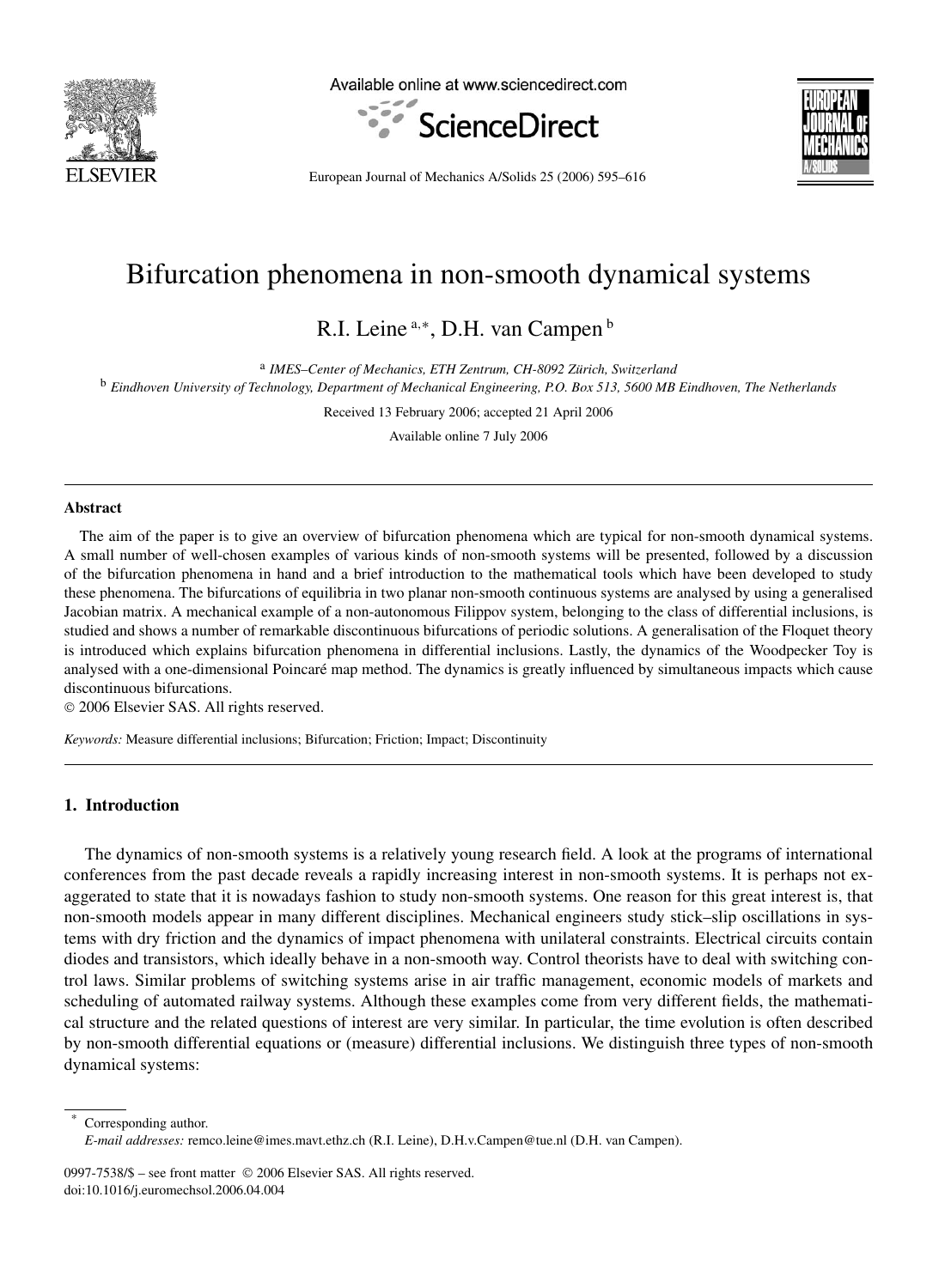- 1. *Non-smooth continuous systems* which are described by differential equations with a continuous but nondifferentiable right-hand side.
- 2. *Filippov systems* which are described by differential equations with a discontinuous right-hand side, but with a time-continuous state. Systems of this type can be transformed into differential inclusions with a set-valued right-hand side by using Filippov's convex method (Filippov, 1988).
- 3. *Systems which expose discontinuities in time of the state*, such as impacting systems with velocity reversals and electrical systems with resets. This type of systems can be described by measure differential inclusions.

Nonlinear dynamical systems can possess equilibria and periodic solutions as well as other special solutions of the system such as quasi-periodic solutions and chaotic attractors/repellors, which can all be either stable or unstable, and determine the long-term dynamics of the system. Here, we will consider equilibria and periodic solutions of non-smooth dynamical systems. It is often desirable to know how the equilibria and periodic solutions of a system alter when a parameter of the system is varied. The number and stability of equilibria/periodic solutions can change at a certain critical parameter value. Loosely speaking, this qualitative change in the structural behaviour of the system is called *bifurcation*, a word introduced by H. Poincaré. Various definitions of bifurcation exist in literature, which all agree for smooth dynamical systems, but become distinct when applied to non-smooth systems (Leine and Nijmeijer, 2004). The most intuitive definition of bifurcation is to say that a bifurcation occurs when the number of equilibria/periodic solutions changes at a critical parameter value, being what Poincaré originally meant with the word bifurcation. In this paper, we will adopt this definition as it can be unambiguously applied to non-smooth systems.

The theory of bifurcations in smooth dynamical systems is well understood, but much less is known about bifurcations in non-smooth systems although currently a lot of research is being done on this topic. Bifurcations of equilibria of non-smooth continuous systems are related to bifurcations of fixed points of piecewise smooth maps. Nusse and York (1992) study so-called 'border-collision bifurcations' of two-dimensional non-smooth discrete maps. Many publications deal with bifurcations in non-smooth systems of Filippov-type. Published bifurcation diagrams are often constructed from data obtained by brute force techniques and only show branches of stable periodic solutions (see for instance, Begley and Virgin, 1998; Blazejczyk-Okolewska and Kapitaniak, 1996; Dankowicz and Nordmark, 2000; Galvanetto and Knudsen, 1997; Hinrichs et al., 1998; Kunze and Küpper, 1997; Oancea and Laursen, 1998; Popp et al., 1995). Bifurcation diagrams calculated with path-following techniques show bifurcations to unstable periodic solutions but the bifurcations behave as conventional bifurcations in smooth systems (Stelter and Sextro, 1991; Van de Vrande et al., 1999). Experimental bifurcation diagrams of non-smooth systems compared with numerical results using the path-following technique can be found in Mihajlovic et al. (2004) (dry friction) and in Van de Vorst ´ (1996) (impact). Few publications show non-conventional bifurcations in Filippov systems which cannot be understood with the classical bifurcation theory for smooth systems, see for instance Elmer (1997), Casini and Vestroni (2004), Yoshitake and Sueoka (2000). Non-conventional bifurcations in a double friction oscillator are studied in a rather complete way by Casini and Vestroni (2004). Yoshitake and Sueoka (2000) address Floquet theory and remark that the Floquet multipliers 'jump' at the bifurcation point. Feigin (1978; 1995) considers Poincaré maps of Filippov systems, which are locally piecewise continuous maps and introduced the term 'C-bifurcation' for the nonconventional bifurcations which occur in periodic solutions of Filippov systems. The work of Feigin has been extended by di Bernardo et al. (1999; 2002).

Non-conventional bifurcations of periodic solutions of Filippov systems are furthermore studied in previous works of the authors (Leine et al., 2000; Leine, 2000; Leine and Van Campen, 2002; Leine et al., 2002; Leine and Nijmeijer, 2004), in which non-conventional bifurcations are addressed as *discontinuous bifurcations*. The basic idea is that Floquet multipliers of Filippov systems can 'jump' when a parameter of the system is varied, as was noticed in Yoshitake and Sueoka (2000). If a Floquet multiplier jumps through the unit circle in the complex plane then a discontinuous bifurcation can be encountered. In the work of Leine et al. it is explained how the discontinuous bifurcations come into being through jumps of the fundamental solution matrix, which leads to a generalised Floquet theory. Moreover, it is shown how discontinuous bifurcations are related to conventional bifurcations in smooth systems.

Another type of non-conventional bifurcation is the 'grazing bifurcation' which occurs in impacting systems. A grazing bifurcation can occur in a rigid multibody system with unilateral contacts if the pre-impact velocity becomes zero. Bifurcations in impacting systems are studied by Brogliato (1999), Ivanov (1996), Foale and Bishop (1994), Leine et al. (2003), Meijaard (1996), Molenaar et al. (2001), Nordmark (1997), Peterka (1996).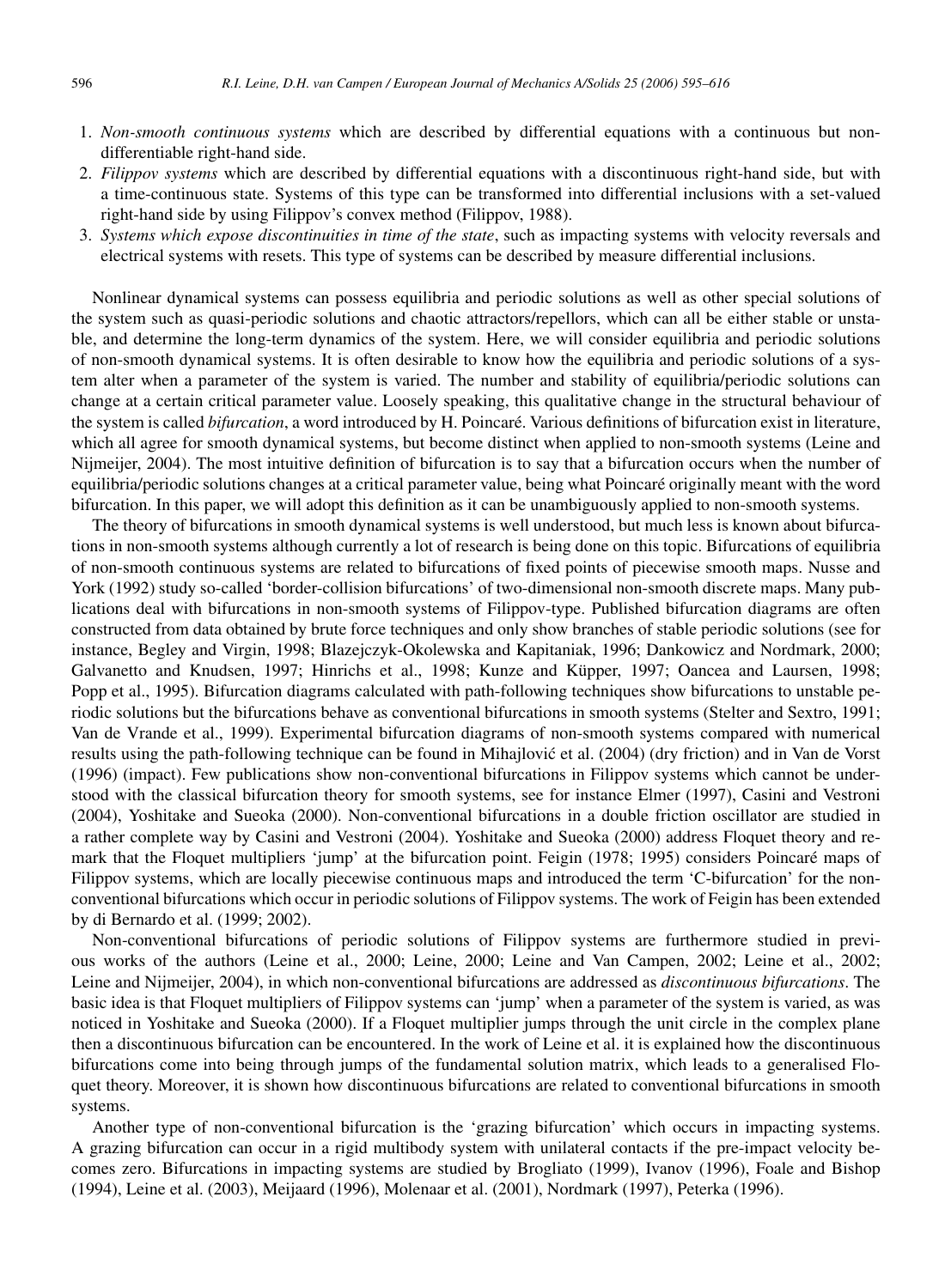The aim of the present paper is to give an overview of bifurcation phenomena which are typical for non-smooth dynamical systems as they do not occur in smooth dynamical systems. This paper will neither discuss in detail the mathematical prerequisites for non-smooth analysis, nor give an in-depth discussion of a rigorous bifurcation theory for a certain class of non-smooth systems, as has been done in Leine and Nijmeijer (2004). The aim of the present paper is far more modest and a different approach is chosen. Instead, only a small number of well-chosen examples of various kinds of systems will be studied, followed by a discussion of the bifurcation phenomena in hand and a brief introduction to the mathematical tools which have been developed to study these phenomena. This approach has clear benefits for the non-specialist reader and allows to discuss a wide class of systems in a less rigorous and more accessible way.

Two examples of non-smooth continuous systems will be studied in Section 2. These examples demonstrate that bifurcations in non-smooth systems are sometimes similar to known bifurcations from classical bifurcation theory in smooth vector fields but can also be completely different. Section 3 discusses the dynamics of a block-on-belt system, that undergoes forced stick–slip oscillations. This example of a non-autonomous Filippov system shows a remarkable bifurcation behaviour and demonstrates the use of generalised Floquet multipliers. Subsequently, the complex dynamics of the Woodpecker Toy, which is governed by frictional impact, is analysed in Section 4 with a one-dimensional Poincaré map method. Conclusions that can be drawn from these examples are given in Section 5.

## **2. Non-smooth continuous systems**

In this section we will discuss two examples of differential equations

$$
\dot{\mathbf{x}} = f(\mathbf{x}, \mu) \tag{1}
$$

for which the right-hand side is continuous but non-differentiable on one or more switching boundaries *Σi*. The right-hand side is dependent on a constant parameter  $\mu$ , which plays the role of a bifurcation parameter. The chosen examples are planar systems which, although they appear to be very simple, show a remarkable bifurcation behaviour.

First, consider the planar non-smooth continuous system

$$
\begin{aligned} \dot{x}_1 &= x_2, \\ \dot{x}_2 &= -x_2 - \frac{3}{2}|x_2 - \mu| - x_1, \end{aligned} \tag{2}
$$

which has one switching boundary  $\Sigma = \{(x_1, x_2) \in \mathbb{R}^2 \mid x_2 - \mu = 0\}$  on which the right-hand side is nondifferentiable. The system has only one equilibrium point

$$
x_1 = -\frac{3}{2}|\mu|, \qquad x_2 = 0,\tag{3}
$$

which exists for all  $\mu \in \mathbb{R}$ . The system is piecewise linear and the equilibrium is not located on the switching boundary if  $\mu \neq 0$ . The dynamics in the vicinity of the equilibrium for  $\mu < 0$  is therefore determined by the Jacobian matrix  $J_+$ with eigenvalues  $\lambda_{1,2}^+$ , and for  $\mu > 0$  by the Jacobian matrix  $J$  – with eigenvalues  $\lambda_{1,2}^-$ .

$$
\mathbf{J}_{+} = \begin{bmatrix} 0 & 1 \\ -1 & -\frac{5}{2} \end{bmatrix}, \quad \lambda_{1}^{+} = -2, \quad \lambda_{2}^{+} = -\frac{1}{2}, \quad \mu < 0,
$$
  

$$
\mathbf{J}_{-} = \begin{bmatrix} 0 & 1 \\ -1 & \frac{1}{2} \end{bmatrix}, \quad \lambda_{1,2}^{-} = \frac{1}{4} \pm \frac{1}{4} \sqrt{15} \, \mathbf{i}, \quad \mu > 0.
$$
 (4)

Looking at the eigenvalues, we see that the equilibrium is a stable node for  $\mu < 0$  and an unstable focus for  $\mu > 0$ and therefore loses stability at  $\mu = 0$ . The phase plane of system (2) is shown in Fig. 1 for  $\mu = -1$ , showing a stable node, and for  $\mu = 1$ , showing an unstable focus and a stable limit cycle. Because the vector field is non-smooth but still continuous, we can use the generalised differential of Clarke (Clarke et al., 1998; Leine and Nijmeijer, 2004) to set up a generalised Jacobian matrix. The generalised Jacobian matrix of the system is

$$
J(x,\mu) = \begin{bmatrix} 0 & 1 \\ -1 & -1 - \frac{3}{2} \text{Sign}(x_2 - \mu) \end{bmatrix},
$$
 (5)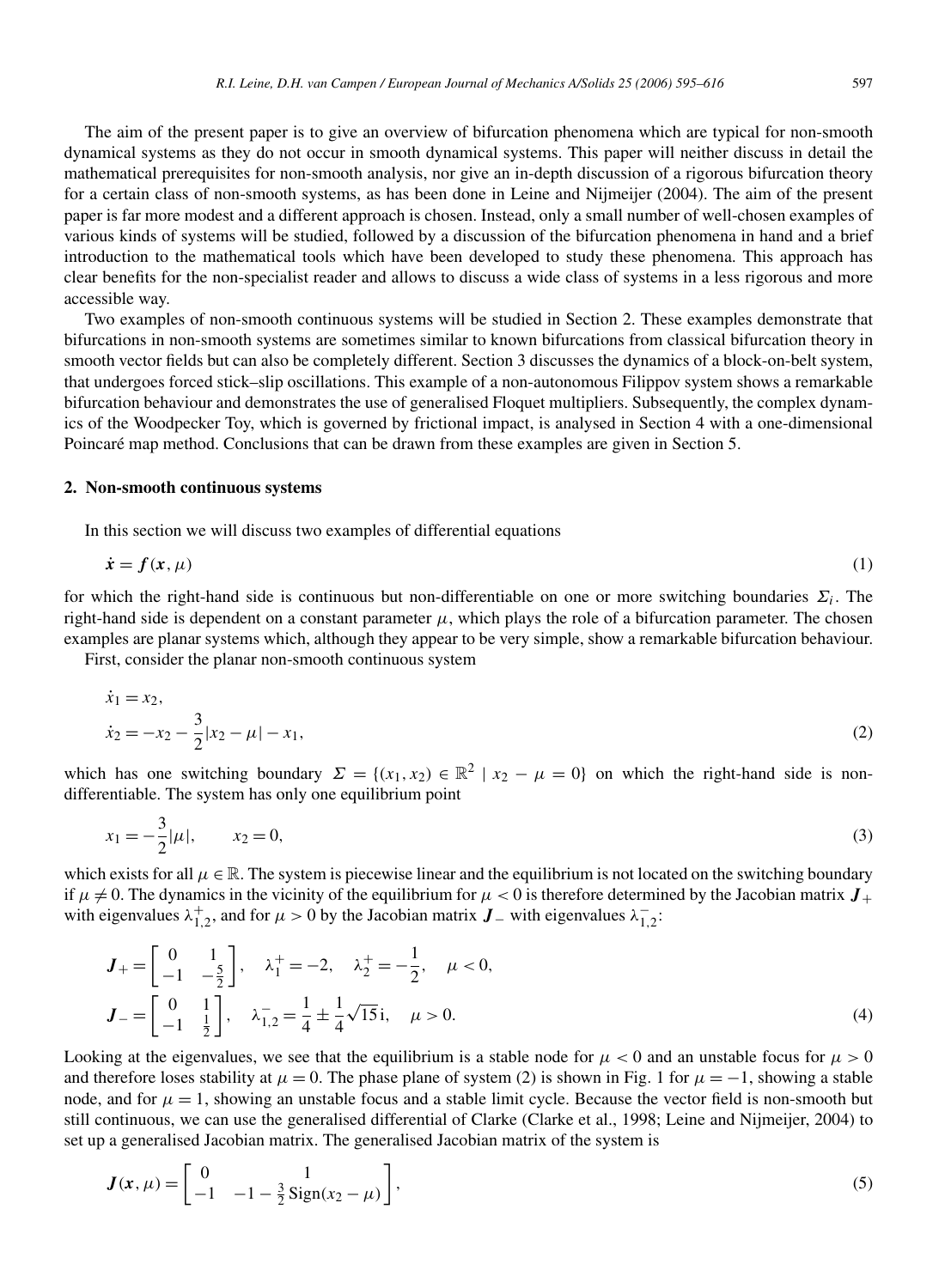

Fig. 1. Discontinuous Hopf bifurcation of system (2).



Fig. 2. Eigenvalue-path of the discontinuous Hopf bifurcation of system (2).

where Sign(x) denotes the set-valued sign-function. The generalised Jacobian at the equilibrium point  $x_1 = x_2 = 0$ for  $\mu = 0$  can be expressed as the set-valued matrix  $J(0) = \{J_q, q \in [0, 1]\}$  with  $J_q = qJ_+ + (1 - q)J_-$ . The two eigenvalues are therefore set-valued at the equilibrium point for  $\mu = 0$  and form a one-dimensional path in the complex plane parameterised by the auxiliary variable *q* and given by  $\lambda_i = {\lambda_{qi}}$ ,  $q \in [0, 1]$ } with  $\lambda_{qi} = \text{eig } J_q$  for  $i = 1, 2$ :

$$
\lambda_{q1,2} = \begin{cases} \frac{1}{4} - \frac{3}{2}q \pm \frac{1}{4}i\sqrt{-(1 - 6q)^2 + 16}, & q \le \frac{5}{6}, \\ \frac{1}{4} - \frac{3}{2}q \pm \frac{1}{4}\sqrt{(1 - 6q)^2 - 16}, & q > \frac{5}{6}. \end{cases}
$$
(6)

The path of the eigenvalues is depicted in Fig. 2. The eigenvalues cross the imaginary axis for  $q = \frac{1}{6}$ , which causes a Hopf bifurcation phenomenon. We call this a discontinuous Hopf bifurcation, as the associated eigenvalues *jump* as a complex conjugated pair through the imaginary axis. The phase plane in Fig. 1 for  $\mu = 1$  shows indeed a stable limit cycle, created by the discontinuous Hopf bifurcation. Using a non-smooth version of Bendixson's criterion it is possible to prove that the condition

$$
trace(\boldsymbol{J}_{+})trace(\boldsymbol{J}_{-})<0\tag{7}
$$

is a necessary condition for the existence of a limit cycle in this class of systems. Furthermore, it is possible to prove that if a discontinuous Hopf bifurcation occurs, in the sense that a limit cycle is created, then a pair of complex conjugated eigenvalues *must* jump through the imaginary axis. See Leine and Nijmeijer (2004) for theorems and proofs. The bifurcation in hand is discontinuous, but very much behaves like a classical Hopf bifurcation which can occur in a smooth dynamical system. The following example, however, shows a more unexpected bifurcation behaviour.

Consider the planar non-smooth continuous system

$$
\begin{aligned} \dot{x}_1 &= x_1 + 2|x_1| + x_2, \\ \dot{x}_2 &= x_1 + 2|x_1| + \frac{1}{2}x_2 + \mu, \end{aligned} \tag{8}
$$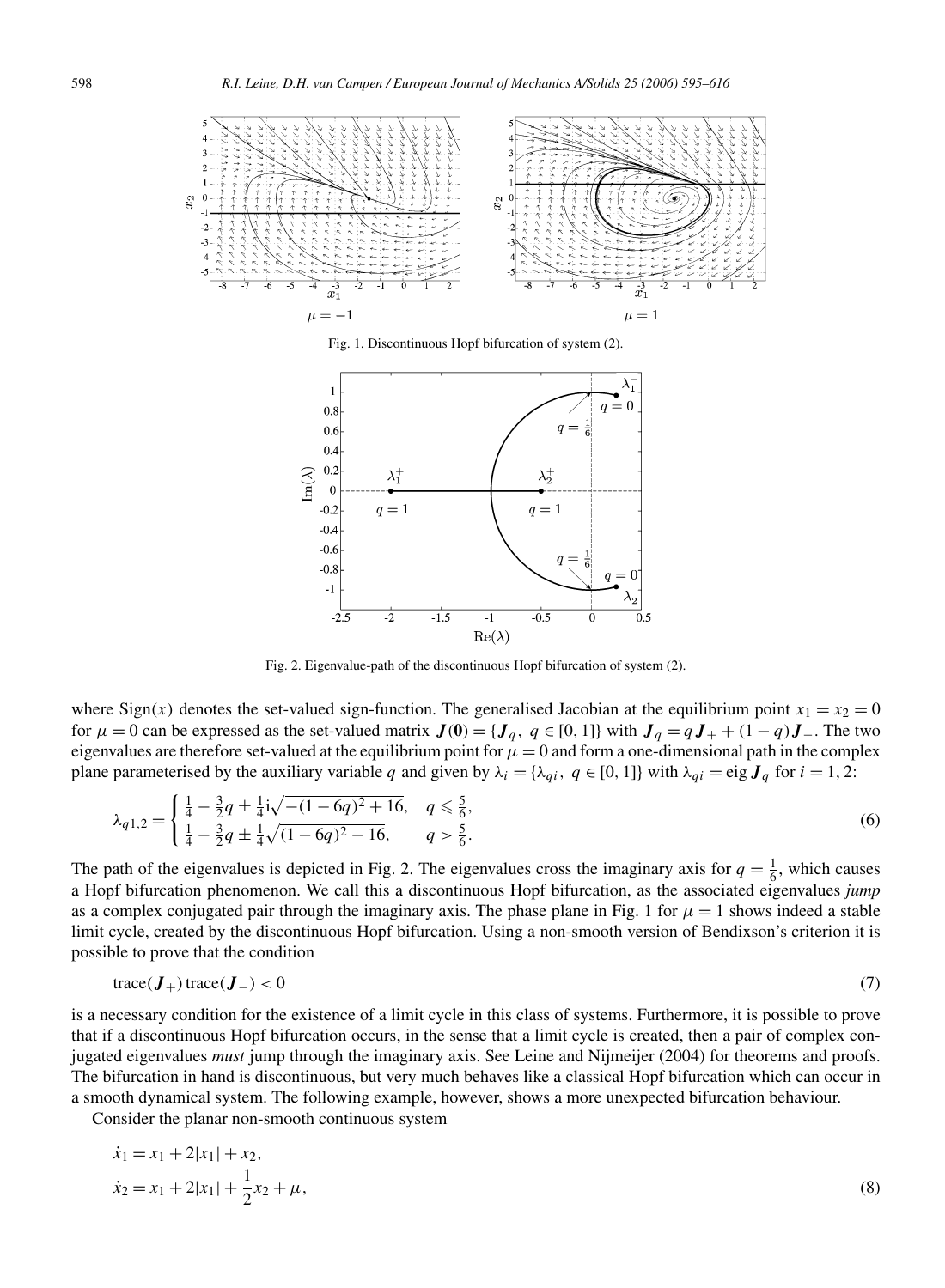which is piecewise linear and has a single switching boundary  $\Sigma = \{x \in \mathbb{R}^2 \mid x_1 = 0\}$ . For  $\mu < 0$ , the system (8) has two distinct equilibria

equilibrium 1: 
$$
x_1 = -\frac{2}{3}\mu
$$
,  $x_2 = 2\mu$ ,  
equilibrium 2:  $x_1 = 2\mu$ ,  $x_2 = 2\mu$ ,  $(9)$ 

while it has no equilibria for  $\mu > 0$ . The generalised Jacobian matrix of the system is

$$
J(x_1) = \begin{bmatrix} 1 + 2\operatorname{Sign}(x_1) & 1 \\ 1 + 2\operatorname{Sign}(x_1) & \frac{1}{2} \end{bmatrix},\tag{10}
$$

which takes a constant value  $J_+$  at each side of the switching boundary  $\Sigma$ :

$$
\mathbf{J}_{-} = \begin{bmatrix} -1 & 1 \\ -1 & \frac{1}{2} \end{bmatrix} \quad \text{for } x_1 < 0, \quad \lambda_{1,2} = -\frac{1}{4} \pm i\sqrt{\frac{7}{16}},\tag{11}
$$

$$
\boldsymbol{J}_{+} = \begin{bmatrix} 3 & 1 \\ 3 & \frac{1}{2} \end{bmatrix} \quad \text{for } x_1 > 0, \quad \lambda_{1,2} = \frac{7}{4} \pm \sqrt{\frac{73}{16}} \approx \{-0.386, 3.886\}.
$$
 (12)

The generalised Jacobian at the bifurcation point  $x = 0$  is the closed convex hull of the Jacobians on each side of the switching boundary

$$
\mathbf{J}(\mathbf{0}) = \overline{\mathrm{co}}(\mathbf{J}_-, \mathbf{J}_+) = \{ (1-q)\mathbf{J}_- + q\mathbf{J}_+, \ \forall q \in [0,1] \}. \tag{13}
$$

The eigenvalues  $\lambda_{1,2}$  of  $J(0)$  are set-valued and form a *path* in the complex plane with *q* as path parameter. The path of eigenvalues of the generalised Jacobian at  $x = 0$  is depicted in Fig. 3. The eigenvalues of  $J_q$  are purely imaginary for  $q = \frac{1}{8}$  and one eigenvalue crosses the origin for  $q = \frac{1}{4}$ . The path of the eigenvalues of  $J(0)$  shows that the discontinuous bifurcation point is a *multiple crossing bifurcation*, in the sense that the eigenvalues cross the imaginary axis more than once during their jump. One might suggest that the behaviour of this multiple crossing bifurcation is the combination of two conventional bifurcations, a Hopf bifurcation and a turning point bifurcation. Fig. 4 depicts the phase plane of (8) for  $\mu = -1$ ,  $\mu = 0$  and  $\mu = 1$ . The two equilibria (9) are present for  $\mu = -1$  of which one equilibrium is a stable focus and the other equilibrium is a saddle point. The invariant manifolds of the saddle point show an interesting behaviour. An unstable invariant half-manifold of the saddle point is spiralling towards the stable focus while one of the stable invariant half-manifolds is folded to the other stable invariant half-manifold. The two equilibria collide to one equilibrium for  $\mu = 0$  and only two invariant half-manifolds (a stable and an unstable)



Fig. 3. Path of the eigenvalues of  $J(0)$  (13) of system (8).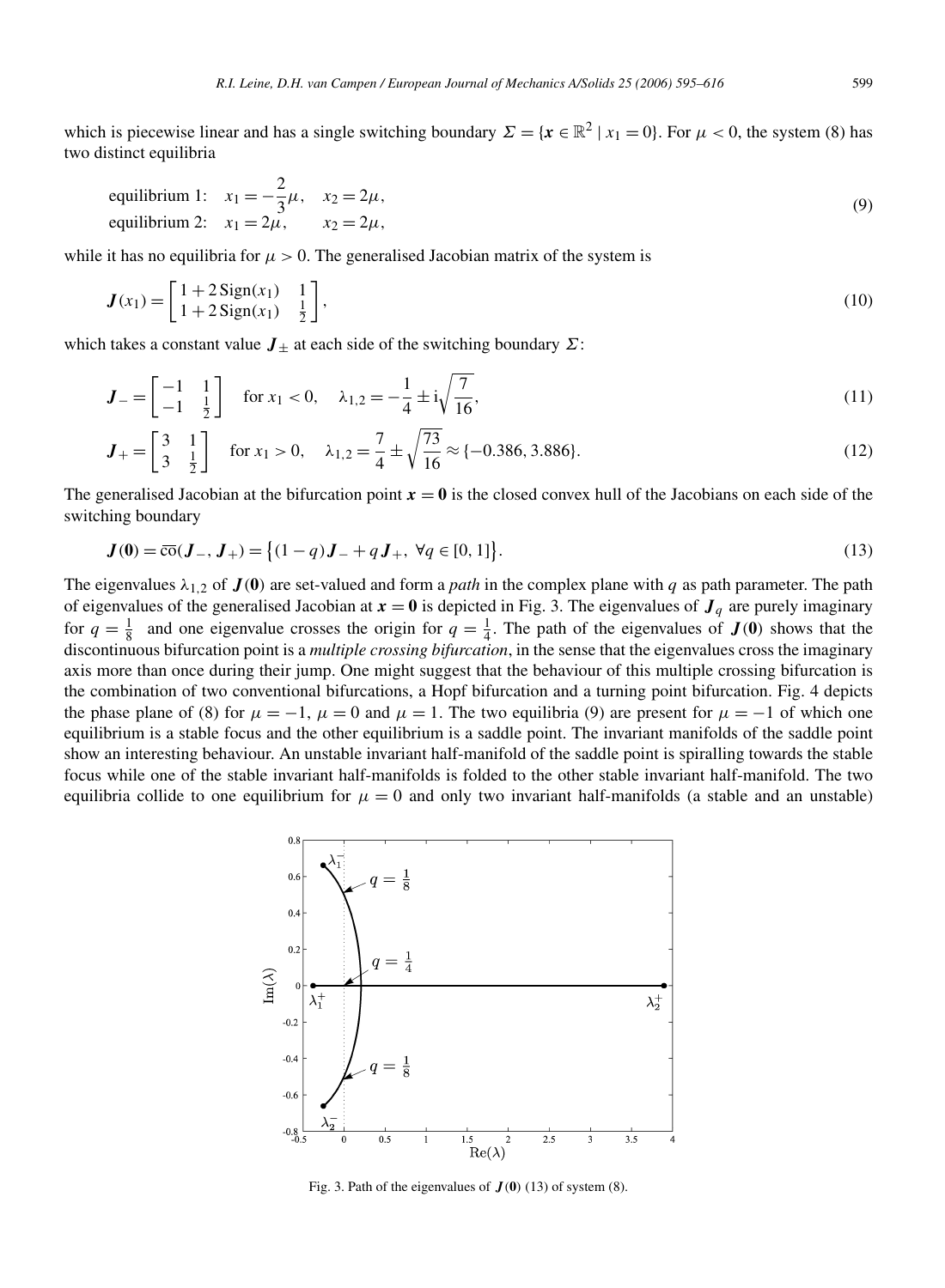

Fig. 4. Multiple crossing bifurcation of system (8).

remain. An equilibrium having only two invariant half-manifolds is a peculiarity of non-smooth continuous systems. No equilibrium or periodic solution exists for  $\mu = 1$ . The multiple crossing bifurcation has the structure:

stable focus  $\Big\}$  multiple crossing bifurcation of (8)  $\emptyset$ .

Clearly, the behaviour of a turning point bifurcation is present in the bifurcation scenario observed in Fig. 4 (see also the Turning Point Theorem 8.9 in Leine and Nijmeijer, 2004). The bifurcation scenario does not show a creation (or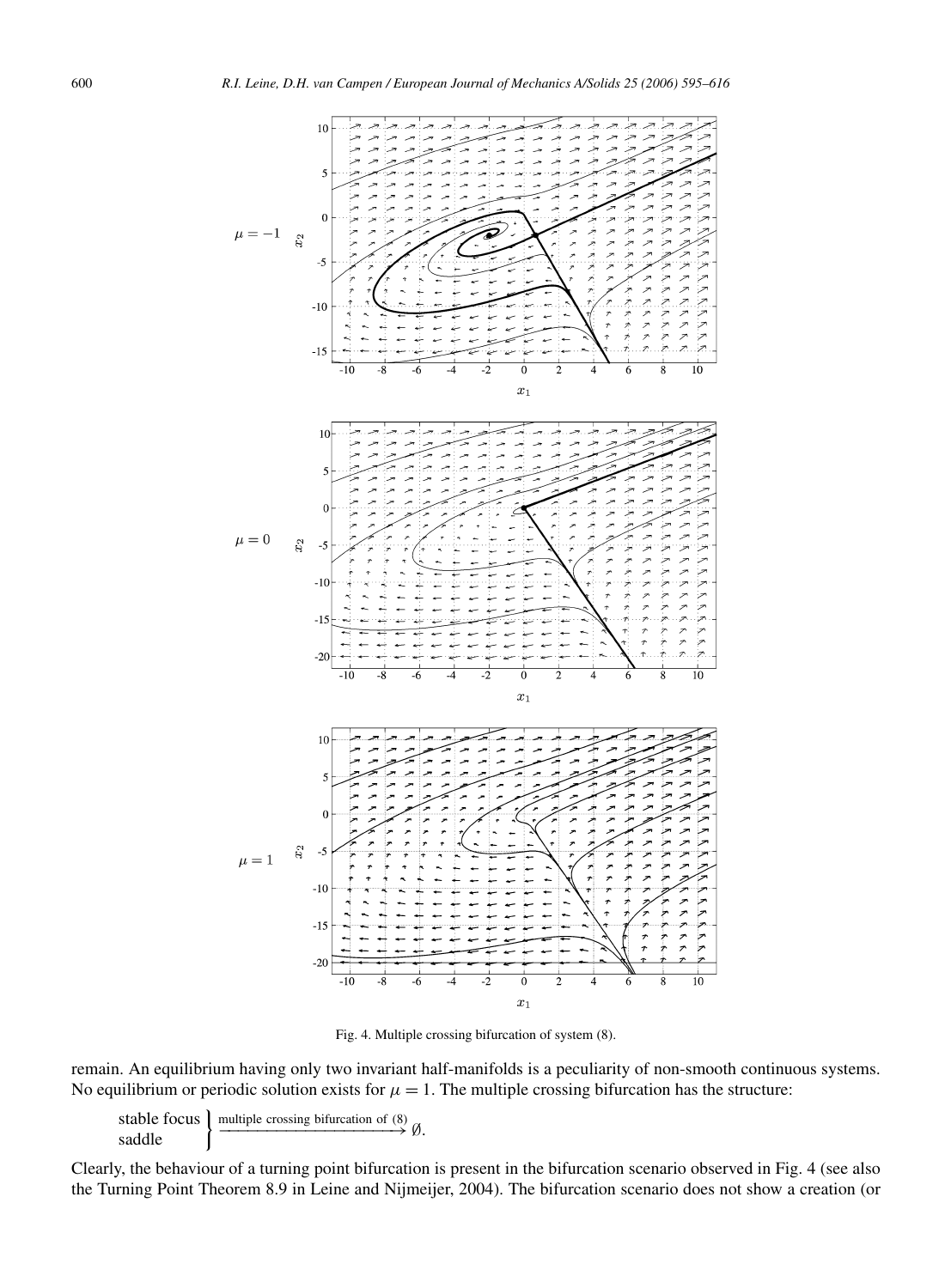

Fig. 5. Homoclinic bifurcation, system (14),  $\varepsilon = 20$ .

destruction) of a periodic solution under variation of *μ*, i.e. no behaviour of a Hopf bifurcation. The multiple crossing bifurcation is therefore not simply the combination of two conventional bifurcations.

Some insight in the bifurcation behaviour depicted in Fig. 4 can be obtained by considering a smooth approximation of system (8)

$$
\begin{aligned}\n\dot{x}_1 &= x_1 + \frac{4}{\pi} \arctan(\varepsilon x_1) x_1 + x_2, \\
\dot{x}_2 &= x_1 + \frac{4}{\pi} \arctan(\varepsilon x_1) x_1 + \frac{1}{2} x_2 + \mu.\n\end{aligned} \tag{14}
$$

Of course, we have to keep in mind that (14) is just one particular smooth approximation of (8). Figs. 5 and 6 show the phase planes of (14) for six different values of  $\mu$  in the neighbourhood of  $\mu = 0$  (using  $\varepsilon = 20$ ). Two equilibria exist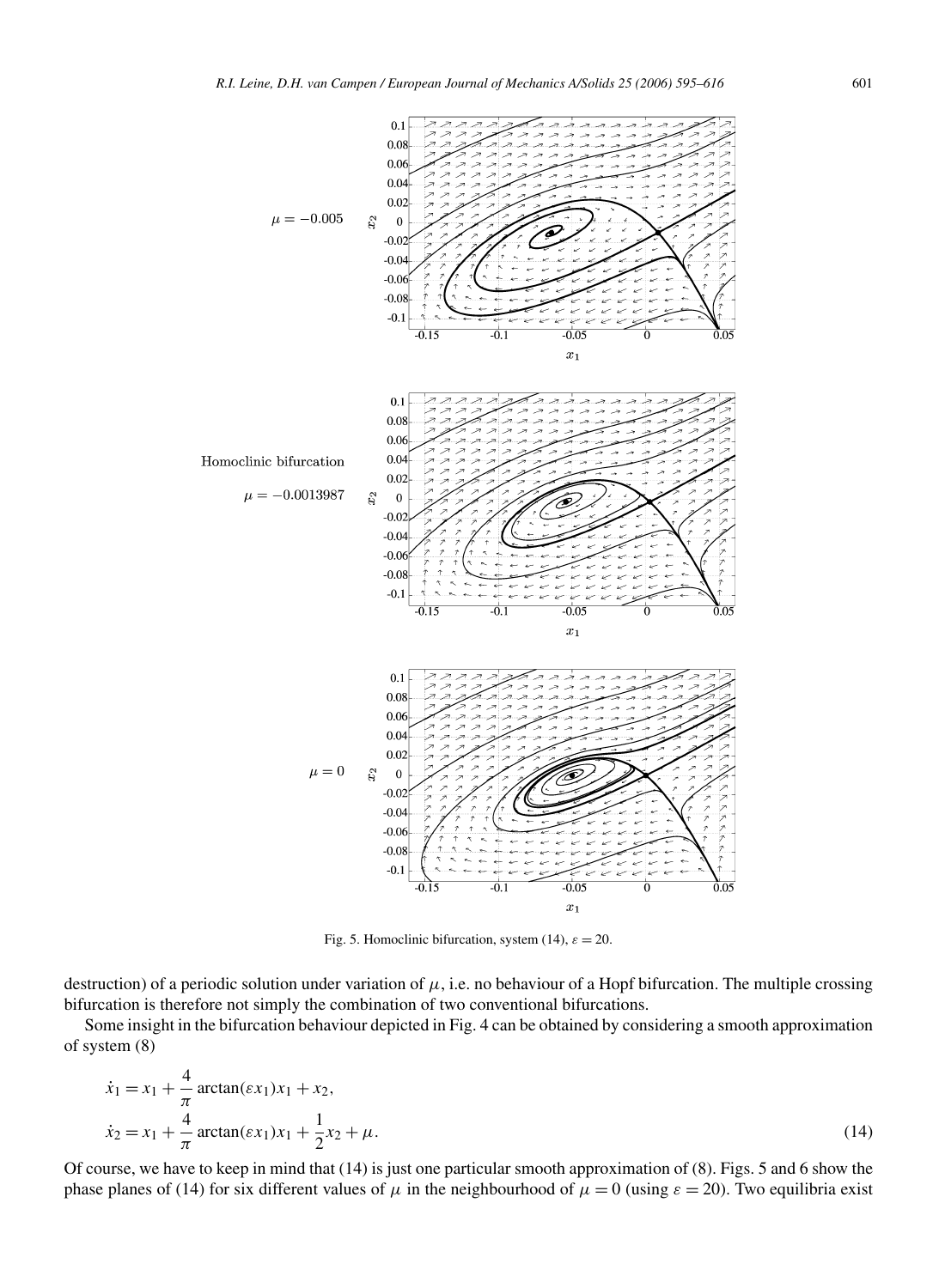

Fig. 6. Hopf and saddle–node bifurcation, system (14),  $\varepsilon = 20$ .

for  $\mu = -0.005$  and the phase plane is very similar to the phase plane in Fig. 4 for  $\mu = -1$ . An unstable invariant half-manifold of the saddle point is spiralling towards the stable focus. A stable invariant half-manifold of the saddle point is very close to this spiralling unstable invariant half-manifold, turns around it and is folded towards the other stable invariant half-manifold. The stable and unstable invariant half-manifolds, already close for  $\mu = -0.05$ , collide for  $\mu = -0.0013987$ . The collision of the two invariant half-manifolds causes a homoclinic trajectory, i.e. a trajectory that connects an equilibrium point with itself. The homoclinic trajectory only exists for  $\mu = -0.0013987$  and is immediately destroyed if  $\mu$  is further increased. The destruction of the homoclinic trajectory causes the stable invariant half-manifold to spiral (in reverse time) around the equilibrium point, as can been seen in the phase plane for  $\mu = 0$ . The unstable invariant half-manifold is folded towards the other unstable invariant half-manifold of the saddle point. The behaviour of the stable and unstable invariant half-manifold is therefore inverted. This type of global bifurcation is called *homoclinic bifurcation*. The homoclinic bifurcation creates (or destroys) a periodic solution. The periodic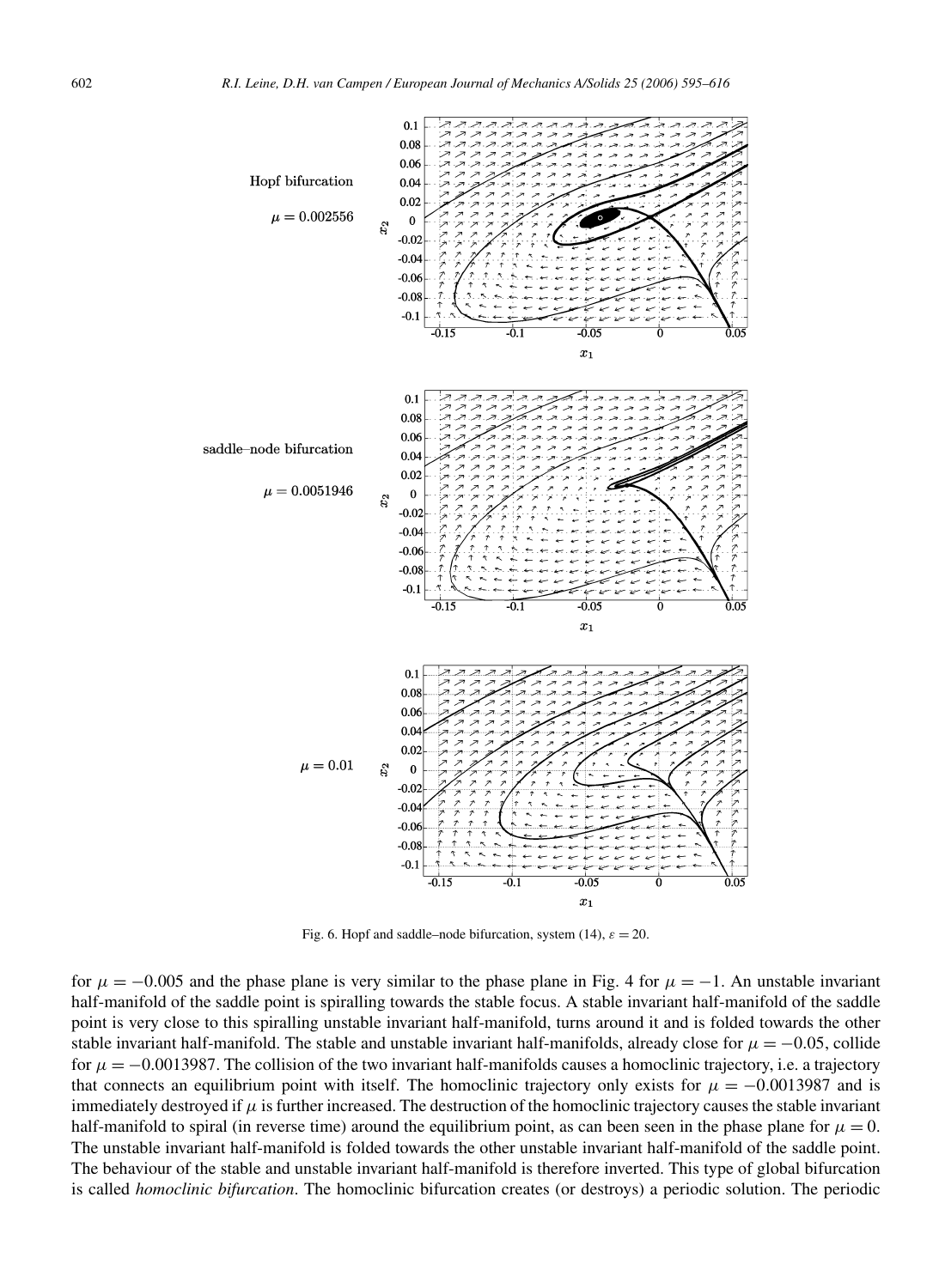

Fig. 7. The forced stick–slip system (15).

solution can be seen in the phase plane for  $\mu = 0$  and forms the boundary of the two-dimensional region of attraction of the stable focus. The periodic solution is therefore an unstable limit cycle. The structure of the bifurcation scenario of Fig. 5 is summarised in the following diagram:

stable focus saddle homoclinic stable focus bifurcation −−−−−→ unstable limit cycle saddle

A further increase of the parameter  $\mu$  diminishes the size of the periodic solution and a Hopf bifurcation occurs at  $\mu$  = 0.002556 (Fig. 6). The equilibrium, which is a stable focus for  $\mu$  < 0.002556, becomes an unstable focus after the Hopf bifurcation and turns into an unstable node after a focus-node transition. Finally, the two equilibria, being a saddle point and a node, collide and a saddle-node bifurcation takes place for  $\mu = 0.0051946$ . No equilibrium or periodic solution is present in the phase plane for  $\mu = 0.01$ . The structure of the bifurcation scenario of Fig. 6 continues the bifurcation scenario of Fig. 5. A Hopf bifurcation destroys a limit cycle and transforms a stable focus into an unstable focus, which co-exists with a saddle:

stable focus  $\left\{\n \begin{array}{r}\n \text{Hopf} \\
 \text{bifurcation} \\
 \text{unstable focus}\n \end{array}\n\right.$ saddle saddle

Subsequently, the unstable focus is transformed into an unstable node and is destroyed together with the co-existing saddle by a saddle-node bifurcation:



The smoothing of the non-smooth terms causes the eigenvalues to be a single-valued function of the parameter  $\mu$ . The multiple crossing bifurcation of (8) is therefore, for this particular choice of the smoothing function, torn apart in two conventional crossing bifurcations (a Hopf bifurcation and a saddle–node bifurcation) and a global bifurcation (a homoclinic bifurcation). The bifurcation structure of the non-smooth continuous system shows only one discontinuous multiple crossing bifurcation:

stable focus 
$$
\begin{array}{c}\text{multiplexessing} \\ \text{saddle} \end{array} \rightarrow \emptyset
$$

which replaces the complex structure of the smooth approximating system. The question rises how to name this particular multiple crossing bifurcation. The behaviour of the discontinuous bifurcation is much more complex than just the behaviour of a turning point, which is reflected by the complex structure of conventional bifurcations of the smooth approximating system (14). It has become clear that the problem of terminology is becoming extremely difficult when studying more complex bifurcations.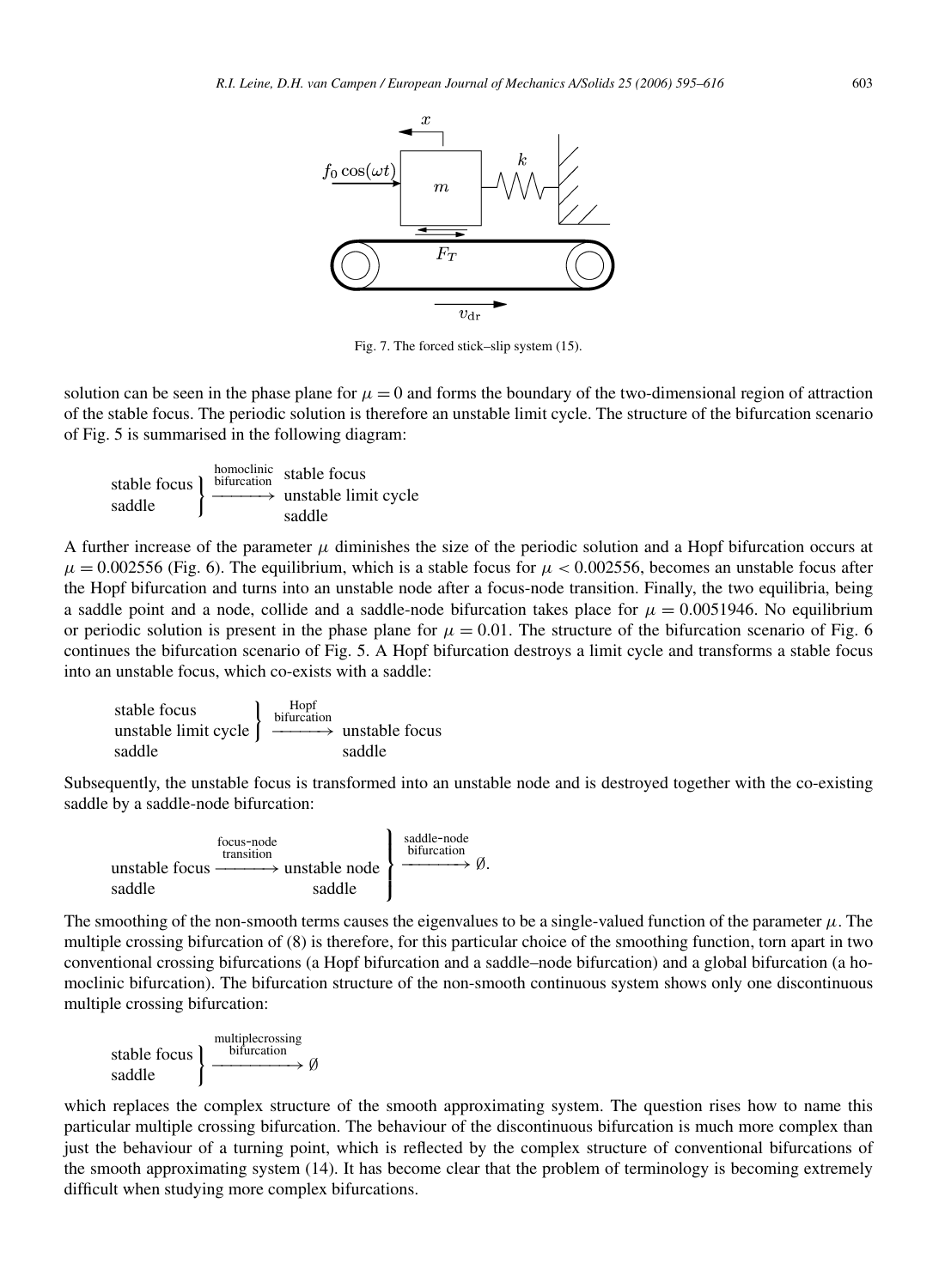#### **3. Filippov systems: a forced stick–slip system**

In this section we study a forced stick–slip system (Fig. 7), which has been introduced by Yoshitake and Sueoka (2000) and further analysed in Leine (2000) and Leine and Nijmeijer (2004). This system is a mechanical example of a non-autonomous Filippov system, i.e. a differential inclusion with a closed convex upper semi-continuous image. A block with mass *m*, is supported by a spring *k* to a wall and is riding on a belt which moves with the constant velocity  $v_{dr}$ . An external force  $f_0 \cos(\omega t)$  is applied on the mass in horizontal direction. The friction model for the contact between block and belt is a set-valued Coulomb friction model with a Stribeck effect. The system can be expressed by the second-order differential inclusion

$$
m\ddot{x} + kx = F_T(v_{\text{rel}}) + f_0 \cos(\omega t),\tag{15}
$$

with  $v_{\text{rel}} = \dot{x} - v_{\text{dr}}$ . The set-valued friction model reads as

$$
-F_T(v_{\rm rel}) \in \alpha_0 \operatorname{Sign}(v_{\rm rel}) - \alpha_1 v_{\rm rel} + \alpha_3 v_{\rm rel}^3. \tag{16}
$$

The bifurcation diagrams depicted in Figs. 8–10 were obtained numerically using the parameter values of (Yoshitake and Sueoka, 2000):  $m = 1$  kg,  $k = 1$  N/m,  $v_{dr} = 1$  m/s,  $\alpha_0 = 1.5$  N,  $\alpha_1 = 1.5$  Ns/m,  $\alpha_3 = 0.45$  Ns<sup>3</sup>/m<sup>3</sup> and  $f_0 = 0.1$  N. The resonance curve of system (15) has been published in (Yoshitake and Sueoka, 2000) for  $0.2 \le \omega \le 4$ . The 1/2subharmonic closed resonance curve is of special interest and depicted in Fig. 8(a), and an enlargement in Fig. 8(b). Solid lines indicate branches of stable periodic solutions and dashed lines indicate branches of unstable periodic solutions.



Fig. 8. Bifurcation diagram of the forced stick–slip system (15).





Fig. 9. Floquet multipliers of system (15). Fig. 10. Poincaré map of (15) (*ω* = 1*.*67587 [rad/s]).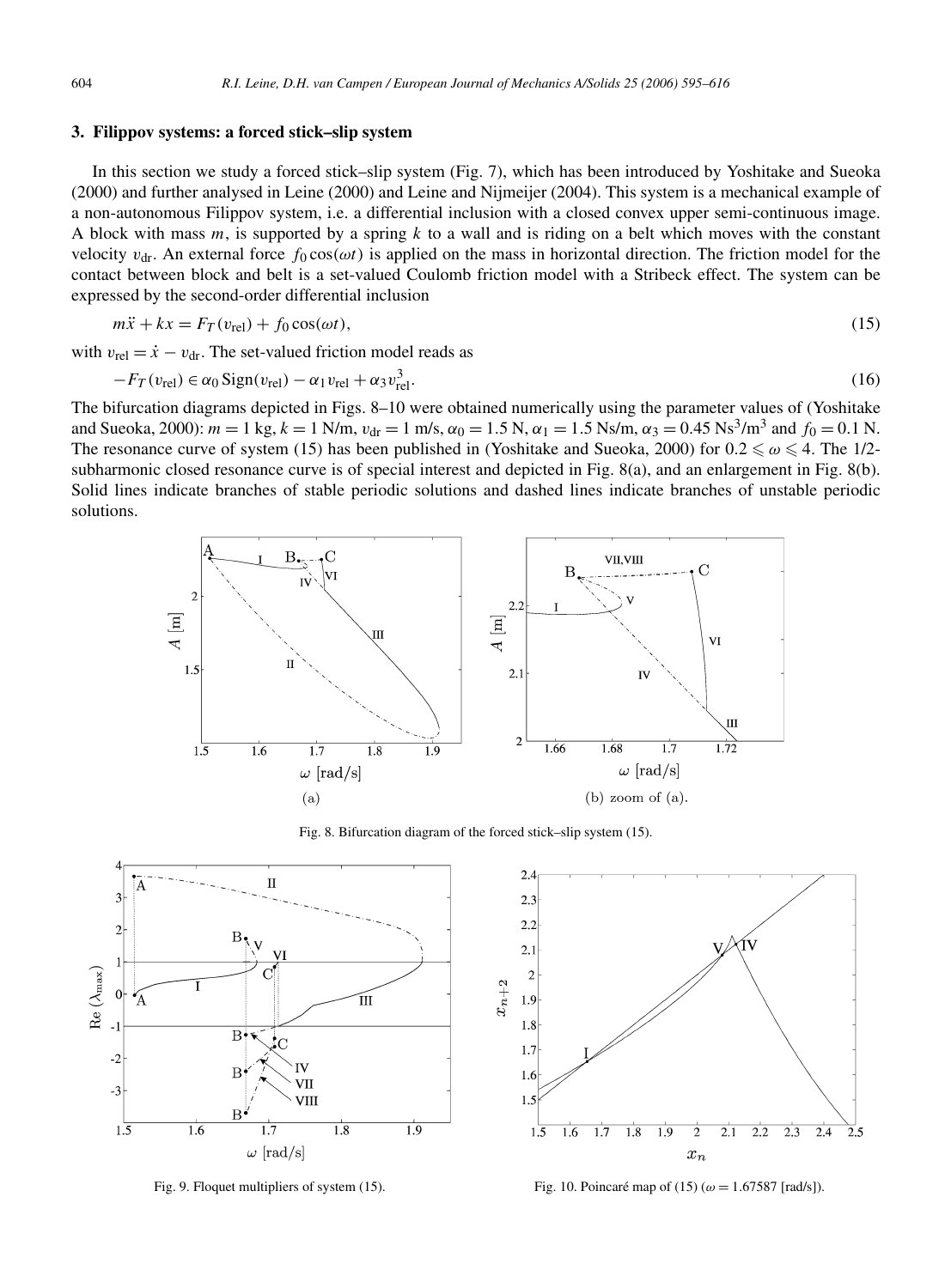The stability of periodic solutions is governed by the monodromy matrix, being the fundamental solution matrix after the period time *T*. The monodromy matrix  $\Phi_T$  relates how an infinitely small perturbation  $\delta x_0$  of an initial point  $x_0$  on the periodic solution causes a final disturbance  $\delta x_T$  of the end-point  $x_T = x_0$  of the periodic solution:

$$
\delta x_T = \Phi_T \delta x_0. \tag{17}
$$

For smooth dynamical systems, the monodromy matrix  $\Phi_T = \Phi(T, 0, x_0)$  is obtained by integrating the so-called variational equation (a matrix differential equation)

$$
\dot{\boldsymbol{\phi}}(t,0,x_0) = \frac{\partial f(t,x(t))}{\partial x} \boldsymbol{\Phi}(t,0,x_0), \qquad \boldsymbol{\Phi}(0,0,x_0) = \boldsymbol{I},
$$
\n(18)

where  $x(t)$  is the periodic solution with  $x(0) = x_0$ . However, for Filippov systems the vector field  $f(t, x)$  is discontinuous at a switching boundary  $\Sigma$  and the gradient  $\partial f(t, x(t))/\partial x$  does therefore not exist when  $x(t) \in \Sigma$ . The crossing of the switching boundary  $\Sigma$  by the solution  $x(t)$  at time instance  $t_p$  causes the fundamental solution matrix to jump, which we describe by a saltation matrix *S* (Leine and Nijmeijer, 2004)

$$
\mathbf{\Phi}(t_p^+, 0, \mathbf{x}_0) = \mathbf{S} \mathbf{\Phi}(t_p^-, 0, \mathbf{x}_0) \tag{19}
$$

with

$$
\mathbf{S} = \mathbf{I} + \frac{(\mathbf{f}_p^+ - \mathbf{f}_p^-)\mathbf{n}^\mathrm{T}}{\mathbf{n}^\mathrm{T}\mathbf{f}_p^- + \frac{\partial h}{\partial t}(t_p, \mathbf{x}(t_p))}
$$
(20)

where  $f_p^{\pm}$  are the right-hand sides before and after crossing the switching boundary, *n* is the normal to *Σ* and  $h(t, x)$ is the function which describes  $\Sigma = \{x \in \mathbb{R}^n \mid h(t, x) = 0\}$ . The fundamental solution matrix is in fact a linearisation around the periodic solution and therefore serves as a kind of Jacobian matrix. In the previous section we saw how we can generalise a Jacobian matrix around an equilibrium point to a generalised set-valued Jacobian matrix for nonsmooth systems using the generalised derivative of Clarke. In the same way we can define a generalised, possibly set-valued, fundamental solution matrix. If the periodic solution touches a non-smooth point of *Σ*, then also the monodromy matrix will be set-valued (Leine, 2000). The periodic solution of a non-autonomous system is stable if all eigenvalues of the monodromy matrix, called Floquet multipliers, are located within the unit circle (i.e. have a complex magnitude smaller than unity). A set-valued monodromy matrix will naturally have set-valued Floquet multipliers.

The real part of the largest Floquet multiplier (in magnitude) of the branches of periodic solutions in Fig. 8 is depicted in Fig. 9. All Floquet multipliers are real except on a part of branch III near point B. Stable branches of periodic solutions are denoted by solid lines and unstable branches by dashed-dotted lines. We see that the Floquet multipliers are set-valued at the points A, B and C (indicated by dotted lines).

The 1/2-subharmonic closed resonance curve possesses several discontinuous and continuous bifurcations. Branches I–V are period-2 solutions, i.e. periodic solutions with period time 2*T* . Branches VI and VII are period-4, and branch VIII is period-8. A fold bifurcation at point A connects the stable branch I to the unstable branch II. We see in Fig. 9 that the largest Floquet multiplier at point A 'jumps' through  $+1$  and we call this bifurcation therefore a discontinuous fold bifurcation. The stable branch I smoothly folds into branch V and stability is exchanged. At point B, the unstable branch V is folded into the unstable branch IV *without exchanging stability*. The set-valued Floquet multiplier at point B crosses the unit circle twice as it 'jumps' from *λ >* 1 on branch V to *λ <* −1 on branch IV, i.e. the Floquet multiplier contains the points +1 and −1 on the unit circle in its set. We therefore call the associated bifurcation a multiple crossing bifurcation of a periodic solution, because the Floquet multipliers cross the unit circle more than once during their jump. The analysis of multiple crossing bifurcations of equilibria in non-smooth continuous systems makes it clear that a multiple crossing bifurcation can generally *not* be interpreted as the combination of conventional bifurcations. The fold action of the bifurcation point B in Fig. 9 is clear as the branch is folded. A conventional continuous period-doubling bifurcation causes a period-doubled branch to bifurcate from the main branch. Branches IV and V are period-2 and branch VII emanates indeed from point B and is period-4. The bifurcation at point B therefore also shows a period-doubling action. In addition, branch VIII also bifurcates from bifurcation point B and is period-8. Bifurcation point B shows the behaviour of a continuous fold and period-doubling bifurcation but also shows the creation of many more branches (chaos). Consequently, this particular multiple crossing bifurcation is not simply the combination of two conventional bifurcations.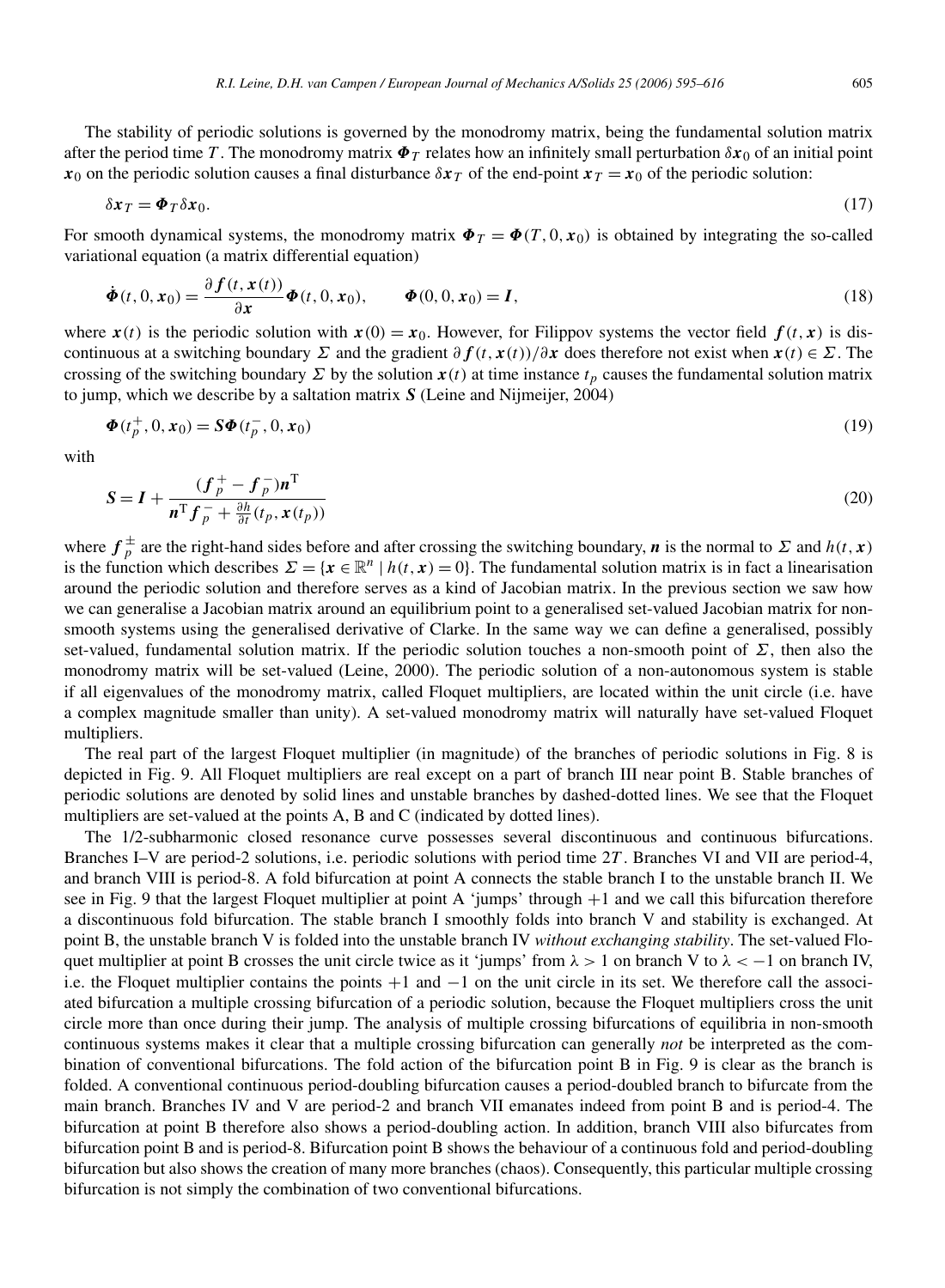A better understanding of the phenomenon can be obtained by looking at the Poincaré map depicted in Fig. 10. Note that the map is indeed similar to the tent map. In fact, the 'full' Poincaré map is a mapping from  $\mathbb{R}^2$  to  $\mathbb{R}^2$ , because the system is three-dimensional, and the Poincaré map can therefore not easily be visualised. Instead, a section of this map is depicted with the displacement  $x_n = x(nT)$ , where  $T = 2\pi/\omega$ , on the abscissa and the displacement after two periods  $x_{n+2}$  on the ordinate (because we study period-2 oscillations). The section of the map is such, that  $\dot{x}_n$  is equal to  $\dot{x}_{n+2}$ . Fixed points of this reduced map are periodic solutions of period-2 (or period-1) as  $x(nT) = x((n + 2)T)$ holds and likewise  $\dot{x}(nT) = \dot{x}((n+2)T)$ . The map is calculated for  $\omega = 1.67587$  [rad/s], which is just to the right of the bifurcation point B. It can be seen that there are three fixed points, which correspond to the periodic solutions at the branches I, IV and V. The map exposes a peak between the fixed points IV and V. Although this map is a section of a higher-dimensional map, the 'full' map will also be similar to the tent map.

The one-dimensional tent map has been studied thoroughly in literature (e.g., Glendinning, 1994). The tent map is a non-smooth piecewise linear version of the logistic map (both non-invertible). The logistic map is smooth and leads to a cascade of period-doublings, which is a well known route to chaos. The distance between two succeeding perioddoublings is non-zero for the logistic map. An infinite number of period-doublings occur at the same bifurcation value for the tent map, which leads directly to chaos. The results on the tent map could explain the behaviour at the bifurcation point B. The similarity between the tent map and the Poincaré map suggests that there are infinitely many period-doublings. This would result in an infinite number of other unstable branches starting from point B (period-8, 16, 32, *...*). A period-8 branch (VIII) starting from point B has indeed been found besides the 'expected' period-4 branch (VII). The infinitely many other branches become more unstable as their period-doubling number increases and the branches become closely located to each other, which makes it difficult to find them numerically. These facts agree with the analytical results on the tent map. Similar to the tent map, the system will (presumably) behave chaotically for *ω*-values just to the right of point B.

A multiple crossing bifurcation of a periodic solution in a Filippov system has been discussed in this section and it has been shown that it is related to the one-dimensional tent map. It is suggested that infinitely many branches meet at the same bifurcation point and these branches are all period-doublings of the branch under bifurcation.

### **4. Systems with impact: the Woodpecker Toy**

Lagrangian mechanical systems with (frictional) impact undergo discontinuities in the generalised velocities when an impact occurs and form an important subclass of systems with state discontinuities. This type of systems can be conveniently described by measure differential inclusions (Moreau, 1988b). Lagrangian mechanical systems can be expressed by a measure equation of motion (Glocker, 2001)

$$
M(q, t) du - h(q, u, t) dt = W_N(q, t) dA_N + W_T(q, t) dA_T,
$$
\n(21)

where *q* are the absolutely continuous generalised positions, and *u* are the generalised velocities which are assumed to be of locally bounded variation. The latter admit a differential measure d*u* containing a Lebesgue measurable part and an atomic part accounting for the discontinuous motion. We denote by  $M(q, t)$  the symmetric positive definite mass matrix and by  $h(q, t)$  the vector of all smooth finite forces. The contact forces and impulses associated with the unilateral contacts can be decomposed in a part normal to the contact plane and a frictional part tangential to the contact plane. The generalised force directions of the normal and tangential contact efforts are stored as columns in the matrices *W<sub>N</sub>* and *W<sub>T</sub>*. The contact effort in normal direction admits a differential measure  $dΛ<sub>N</sub> = λ<sub>N</sub> d*t* + Λ<sub>N</sub> dη$ which consists of the Lebesgue measurable forces  $\lambda_N$  and the impulses  $\Lambda_N$  and the same holds for the tangential contact efforts (Moreau, 1988a). The differential contact efforts are assumed to obey set-valued laws (Glocker, 2001) which describe the constitutive behaviour of the unilateral contact, i.e. unilaterality of the contact, friction and impact. The measure equation of motion together with set-valued constitutive laws constitute a measure differential inclusion in second-order form.

In this section we will study the dynamics of the Woodpecker Toy as a mechanical example of a system with discontinuities in the state. The Woodpecker Toy (Fig. 11) is a wooden toy with interesting dynamic behaviour, showing both impact and friction phenomena. The toy consists of a sleeve, a spring and the woodpecker. The hole in the sleeve is slightly larger than the diameter of the pole, thus allowing a kind of pitching motion interrupted by impacts with friction.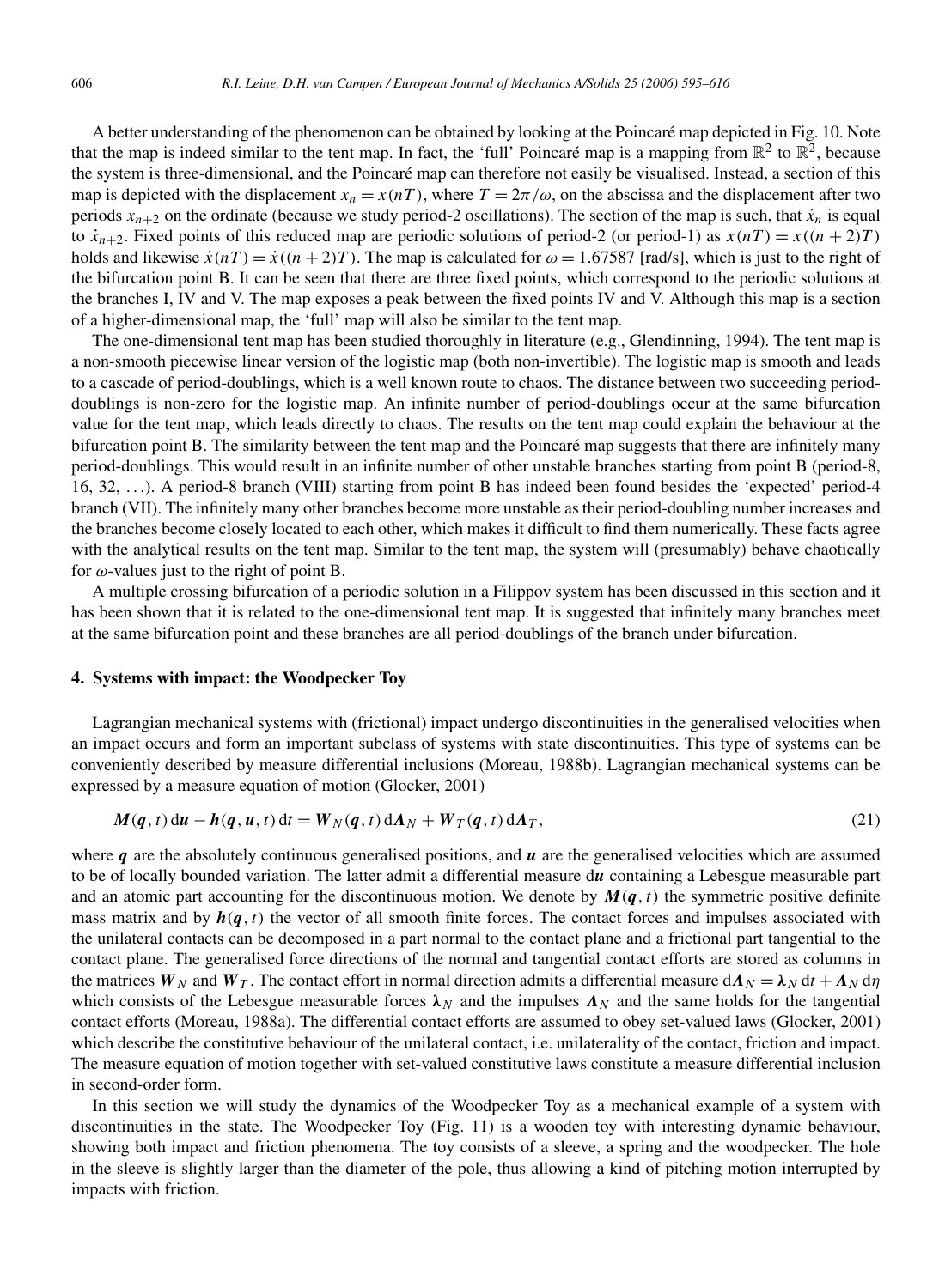

Fig. 11. Model of the Woodpecker Toy (not on scale) (Glocker, 1995).

The scientific study of this toy dates back to the beginning of the 1980s (Pfeiffer, 1984). At that time one was not able to deal with systems with impact and friction. A heuristic model was presented in (Pfeiffer, 1984), in which the friction losses were determined experimentally. The lack of a more general theory gave the onset for the work of Glocker (Glocker, 1995; Pfeiffer and Glocker, 1996), who formulated a multi-body theory for impact problems with friction using a description on force-acceleration level together with a LCP formulation of the friction and impact laws. In Glocker (1995), Pfeiffer and Glocker (1996) and Glocker and Studer (2005) a model for the Woodpecker Toy has been presented as example for the developed theory. Furthermore, the Woodpecker Toy has been studied in Glocker and Studer (2005) by using the time-stepping method, a sophisticated integration method for measure differential inclusions. A bifurcation analysis of periodic solutions in the system, based on a one-dimensional mapping, has been given in Leine et al. (2003) and will be briefly reviewed in this section.

The Woodpecker Toy is a system which can only operate in the presence of friction as it relies on combined impacts and jamming. Restitution of the beak with the pole is not essential for a periodic motion but enlarges the resemblance with the typical behaviour of a woodpecker. The motion of the toy lies in a plane, which reduces the number of degrees of freedom to model the system. The planar system (Fig. 11) possesses three degrees of freedom  $q = [y \quad \varphi_M \quad \varphi_S]^{T}$ , where *ϕS* and *ϕM* are the absolute angles of rotation of the woodpecker and the sleeve, respectively, and *y* describes the vertical displacement of the sleeve. Horizontal displacement of the sleeve is negligible. Due to the clearance between sleeve and pole, the lower or upper edge of the sleeve may come into contact with the pole, which is modelled by constraints 2 and 3. Furthermore, contact between the beak of the woodpecker with the pole is expressed by constraint 1. The special geometry of the design enables us to assume only small deviations of the rotations. Thus a linearised evaluation of the system's kinematics is sufficient and leads to the model listed below. The mass matrix *M*, the force vector *h* and the constraint vectors *w* follow from Fig. 11 in a straightforward manner. They are

$$
M = \begin{bmatrix} (m_S + m_M) & m_S l_M & m_S l_G \\ m_S l_M & (J_S + m_S l_M^2) & m_S l_M l_G \\ m_S l_G & m_S l_M l_G & (J_S + m_S l_G^2) \end{bmatrix}, \qquad h = \begin{bmatrix} -(m_S + m_M)g \\ -c_\varphi(\varphi_M - \varphi_S) - m_S g l_M \\ -c_\varphi(\varphi_S - \varphi_M) - m_S g l_G \end{bmatrix},
$$
  
\n
$$
g_{N1} = (l_M + l_G - l_S - r_0) - h_S \varphi_S, \qquad g_{N2} = (r_M - r_0) + h_M \varphi_M, \qquad g_{N3} = (r_M - r_0) - h_M \varphi_M,
$$
  
\n
$$
\mathbf{w}_{N1} = \begin{bmatrix} 0 \\ 0 \\ -h_S \end{bmatrix}, \qquad \mathbf{w}_{N2} = \begin{bmatrix} 0 \\ h_M \\ 0 \end{bmatrix}, \qquad \mathbf{w}_{N3} = \begin{bmatrix} 0 \\ -h_M \\ 0 \end{bmatrix}, \qquad (22)
$$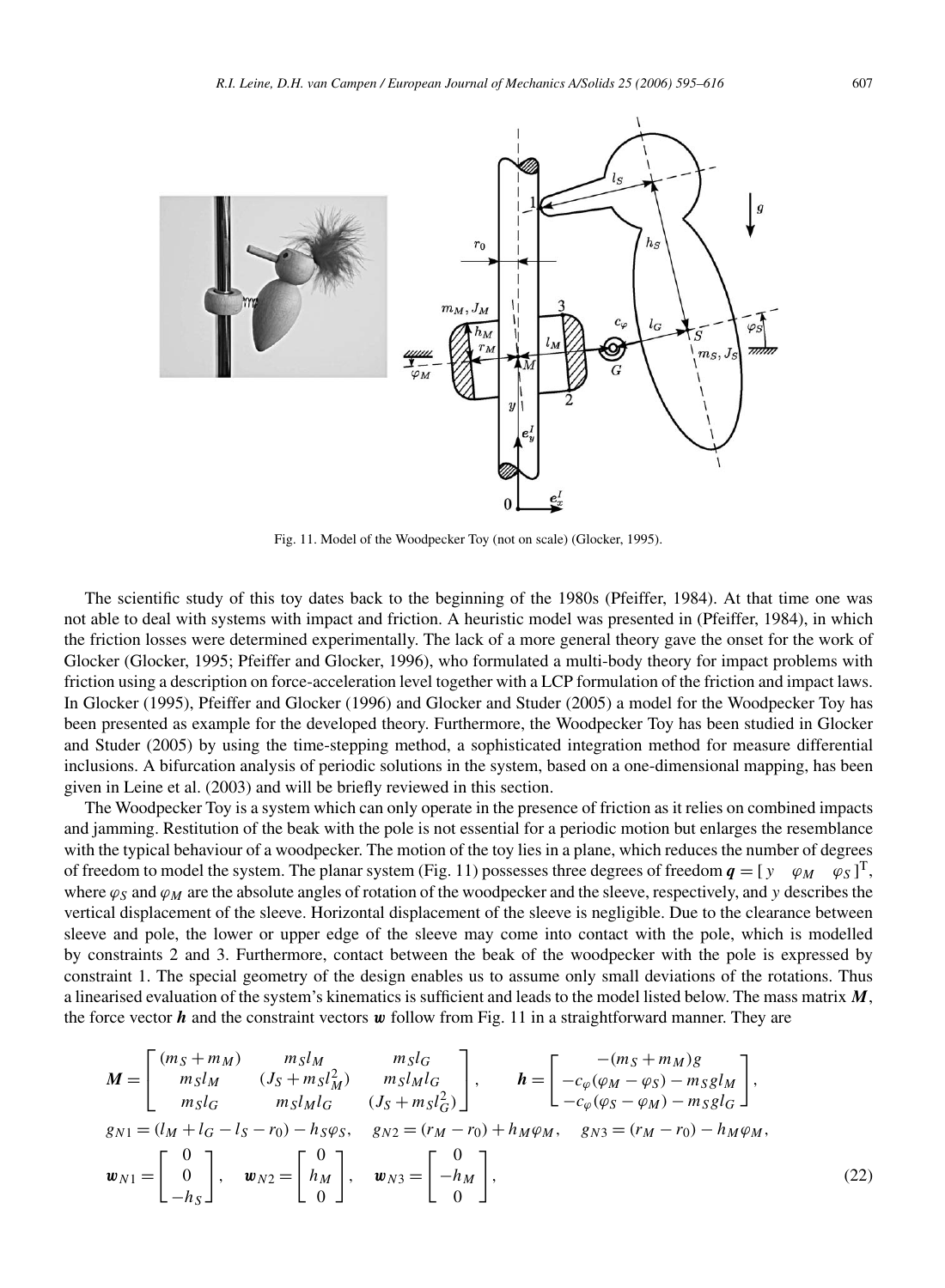*.*

$$
\mathbf{w}_{T1} = \begin{bmatrix} 1 \\ l_M \\ l_G - l_S \end{bmatrix}, \quad \mathbf{w}_{T2} = \begin{bmatrix} 1 \\ r_M \\ 0 \end{bmatrix}, \quad \mathbf{w}_{T3} = \begin{bmatrix} 1 \\ r_M \\ 0 \end{bmatrix}
$$

For the numerical analysis of the Woodpecker Toy we consider the same data set as taken in Glocker (1995), Pfeiffer and Glocker (1996) and Glocker and Studer (2005):

Dynamics:  $m_M = 0.0003$  kg;  $J_M = 5.0$  10<sup>-9</sup> kg m<sup>2</sup>;  $m_S = 0.0045$  kg;  $J_S = 7.0$  10<sup>-7</sup> kg m<sup>2</sup>;  $g = 9.81$  m/s<sup>2</sup>; Geometry:  $r_0 = 0.0025$  m;  $r_M = 0.0031$  m;  $h_M = 0.0058$  m;  $l_M = 0.010$  m;  $l_G = 0.015$  m;  $h_S = 0.020$  m;  $l<sub>S</sub> = 0.0201$  m; Contact:  $\mu_1 = \mu_2 = \mu_3 = 0.3$ ;  $\varepsilon_{N1} = 0.5$ ;  $\varepsilon_{N2} = \varepsilon_{N3} = 0.0$ ;

The motions of the sleeve and woodpecker are limited by the contacts,  $|\varphi_M| \le (r_M - r_0)/h_M = 0.1034$  rad and  $\varphi_S \leq (l_M + l_G - l_S - r_0)/h_S = 0.12$  rad. The system has a stable (but non-attractive) equilibrium position, in which the woodpecker is hanging backward on the jamming sleeve,  $q = [y -0.1034 -0.2216]^T$ . The jamming of the sleeve with the pole at that position is only possible if  $\mu_2 \geq 0.285$ . The equilibrium point is stable but non-attractive because no damping is modelled between woodpecker and sleeve, but is asymptotically stable in practice due to ever existing dissipation in reality.

Using the above data set, the motion of the woodpecker was simulated (using an event-driven integration technique (Leine et al., 2003) as well as the time-stepping method (Glocker and Studer, 2005)) and a stable periodic solution was found with period  $T = 0.1452$  s. The time histories of two periods of this periodic solution are shown in Fig. 12 and the corresponding phase space portraits are shown in Fig. 13. The numbers 1–8 correspond with the frames depicted in Fig. 14. Let  $t_k$  denote the time at frame k. Just before  $t = t_1$  the sleeve is jamming and the woodpecker is rotating upward, thereby reducing the normal force in contact 2. At  $t = t_1$ , the sleeve starts sliding downward, due to the reduced normal contact force, and contact is lost at  $t = t_2$ . In the time interval  $t_2 < t < t_3$ , the toy is in free fall and is quickly gaining kinetic energy. The first upper sleeve impact occurs at  $t = t_3$  but the contact immediately detaches. A beak impact occurs at  $t = t_4$ , which changes the direction of motion of the woodpecker. The beak impact is soon followed by the second upper sleeve impact at  $t = t_5$ . Detachment of the upper sleeve contact occurs at  $t = t_6$ . The toy is again in unconstrained motion during the time interval  $t_6 < t < t_7$ . A high frequency oscillation can be



Fig. 12. Time history of the coordinates.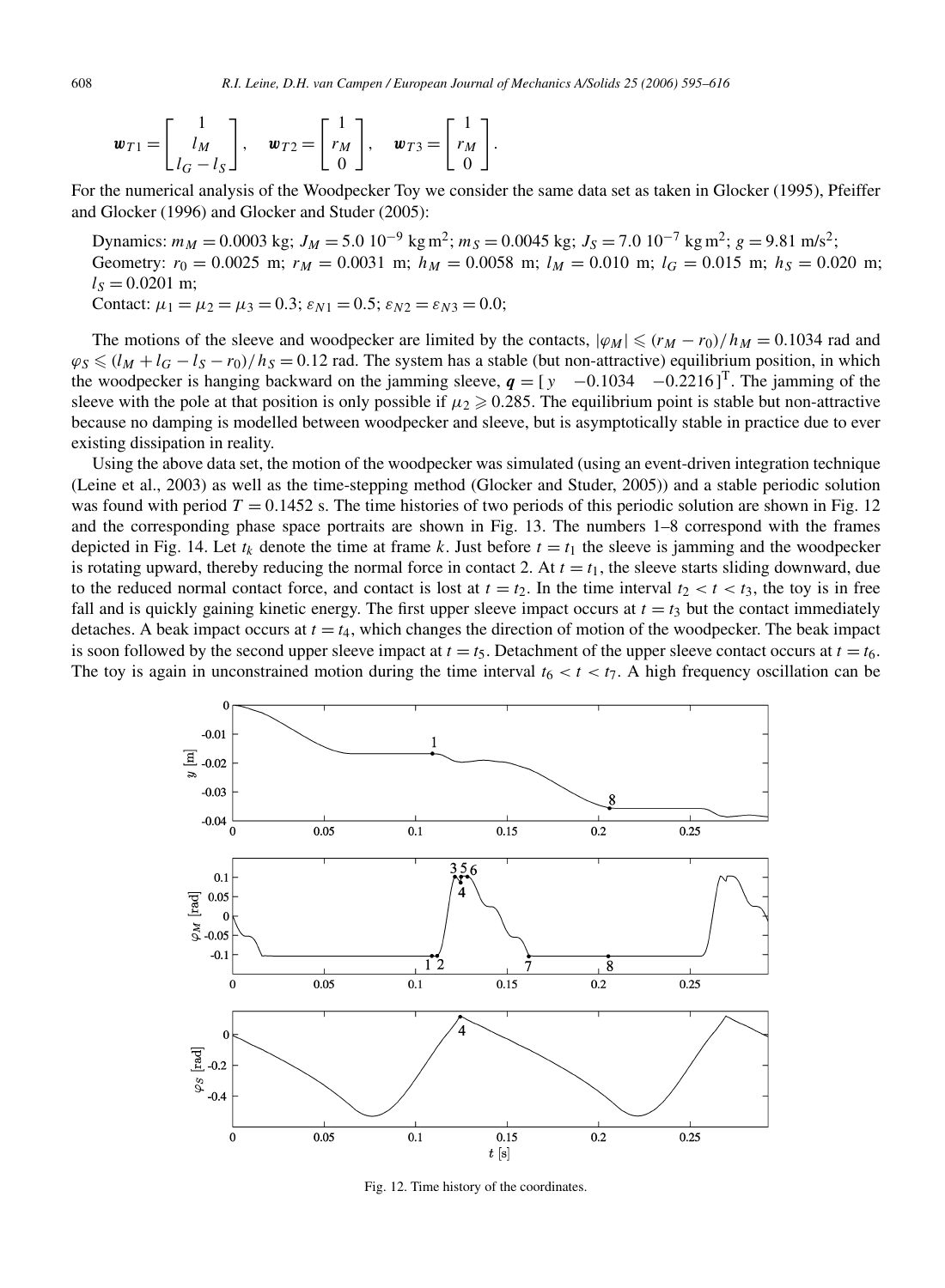

Fig. 14. Sequence of events of the Woodpecker Toy (arrows indicate motion after impact).

observed during this time interval and corresponds to the 72,91 Hz eigenfrequency of the woodpecker–spring–sleeve combination. Impact of the lower sleeve occurs at  $t = t_7$ , after which the sleeve is sliding down. The woodpecker is rotating downward, increasing the normal force, and jamming of the sleeve starts at  $t = t_8$ . The succession of sliding and jamming of contact 2 transfers the kinetic energy of the translational motion in *y* direction, obtained during free falling, into rotational motion of the woodpecker. The woodpecker therefore swings backward when the lower sleeve contact jams, stores potential energy in the spring and swings forward again,  $t = t_1 + T$ , which completes the periodic motion. Note that due to the completely filled mass matrix *M*, an impact in one of the constraints affects each of the coordinates, which can be seen by the velocity jumps in the time histories and phase portraits of Figs. 12 and 13.

The system has three degrees of freedom, which sets up a 6-dimensional state space  $(q, u) \in \mathbb{R}^6$ . However, the differential measure du is only dependent on  $z = (\varphi_M, \varphi_S, u) \in \mathbb{R}^5$  and not on the vertical displacement *y*. The 6-dimensional system can therefore be looked upon as a set of a 5-dimensional reduced system  $d\mathbf{z} \in d\mathbf{F}(\mathbf{z})$  and a onedimensional differential equation  $\dot{y} = g(z)$ . The on average decreasing displacement *y* can never be periodic. With a periodic solution of the system we mean periodic motion of the 5 states *z*. The reduced system  $dz \in dF(z)$  possesses a set of stationary solutions

$$
\varphi_M = \varphi_S, \quad |\varphi_M| \le (r_M - r_0)/h_M = 0.1034, \ \dot{\varphi}_M = \dot{\varphi}_S = 0,
$$

which correspond with a free falling motion of the toy along the shaft. This free falling can indeed be observed in the real toy, abruptly ended by the basement on which the shaft is mounted.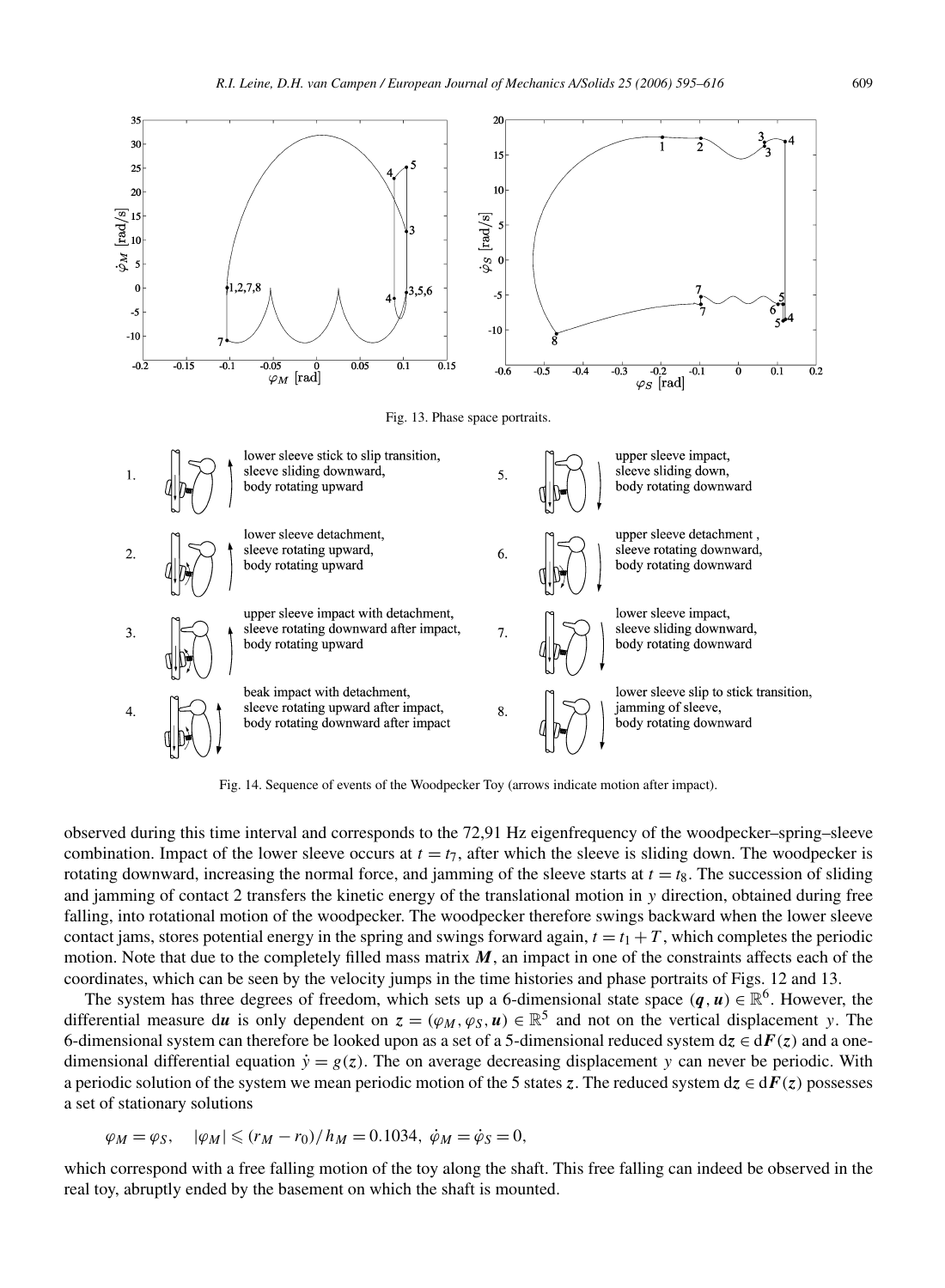During the interval  $t_8 < t < t_1 + T$ , the sleeve is jamming and the woodpecker achieves a minimum rotation of  $\varphi_S = -0.53$  rad. The rotation  $\varphi_S$  is the only non-constrained degree of freedom during jamming, which allows for a one-dimensional Poincaré mapping. Consider the one-dimensional hyperplane *Ω* as a section of the 5-dimensional reduced phase space defined by

$$
\Omega = \left\{ (\varphi_M, \varphi_S, \mathbf{u}) \in \mathbb{R}^5 \mid \varphi_M = -(r_M - r_0)/h_M, \mathbf{u} = \mathbf{0} \right\}.
$$
\n
$$
(23)
$$

If the woodpecker arrives at a local extremum during jamming, then the state *z* must lie on  $\Omega$ . From a state  $z_k \in \Omega$ , a solution evolves which may return to  $\Omega$  at  $\varphi_S = \varphi_{S_{k+1}}$ . We define the one-dimensional first return map  $P: \Omega \to \Omega$  as

$$
\varphi_{S_{k+1}} = P(\varphi_{S_k}).\tag{24}
$$

Periodic solutions and equilibria, which achieve a local extremum during jamming of the sleeve, are fixed points of *P* . Periodic solutions might exist, at least in theory, which do not contain a jamming part during the period (for instance when the friction coefficient  $\mu_2$  is small). Those types of solutions cannot be found by means of this Poincaré map. Still, the map *P* is suitable to study the manufacturers intended operation of the toy, which is a period-1 solution with jamming, and deviations from this periodic motion.

The Poincaré map *P* for  $\varepsilon_{N1} = 0.5$  is shown in Fig. 15, obtained by numerical integration with 1000 initial values of  $\varphi_{S_k}$  (uniformly distributed between  $-2.5 < \varphi_S < 0.11$ ). The map appears to be very irregular and shows two distinct dips at  $\varphi_S = -1.23$  and  $\varphi_S = -0.27$ . These initial conditions lead to solutions evolving to the free falling motions along the shaft, and will consequently never return to the hyperplane *Ω*. Initial conditions around these singularities lead to solutions which fall for some time along the shaft, but finally return to constrained motion and to the section *Ω*. The kinetic energy, built up during the free fall, causes the woodpecker to swing tremendously backward, which explains the form of the dip: the smaller the return value  $\varphi_{S_{k+1}}$ , the longer the fall time was. The map has no value at the centre of the dip, because the solution does not return to the Poincaré section. The dips are infinitely deep, but become smaller and steeper near the centre. A finite depth is depicted due to the finite numerical accuracy. The dip at  $\varphi_s = -0.27$  consists of solutions which are directly trapped by the falling motion, whereas the left dip consists of solutions which first have an upper-sleeve impact before being trapped. More dips exist left of the depicted domain, all characterised by a sequence of events before the solution comes into free fall.

Several points can be observed in Fig. 15, on which the map is discontinuous (for instance at  $\varphi_{S_k} = -0.76$ and −2*.*35). The solution from an initial condition on the section *Ω* undergoes a sequence of events (impacts, stick– slip transitions) before return to *Ω*. The order, type and number of events in the sequence changes for varying initial conditions  $\varphi_{S_k}$ . When the order of two events changes at a critical initial condition  $\varphi_{S_c}$ , then a discontinuity in the solution occurs with respect to the initial condition (see Brogliato, 1999, and references therein). This discontinuity



Fig. 15. Poincaré map,  $\varepsilon_{N1} = 0.5$ .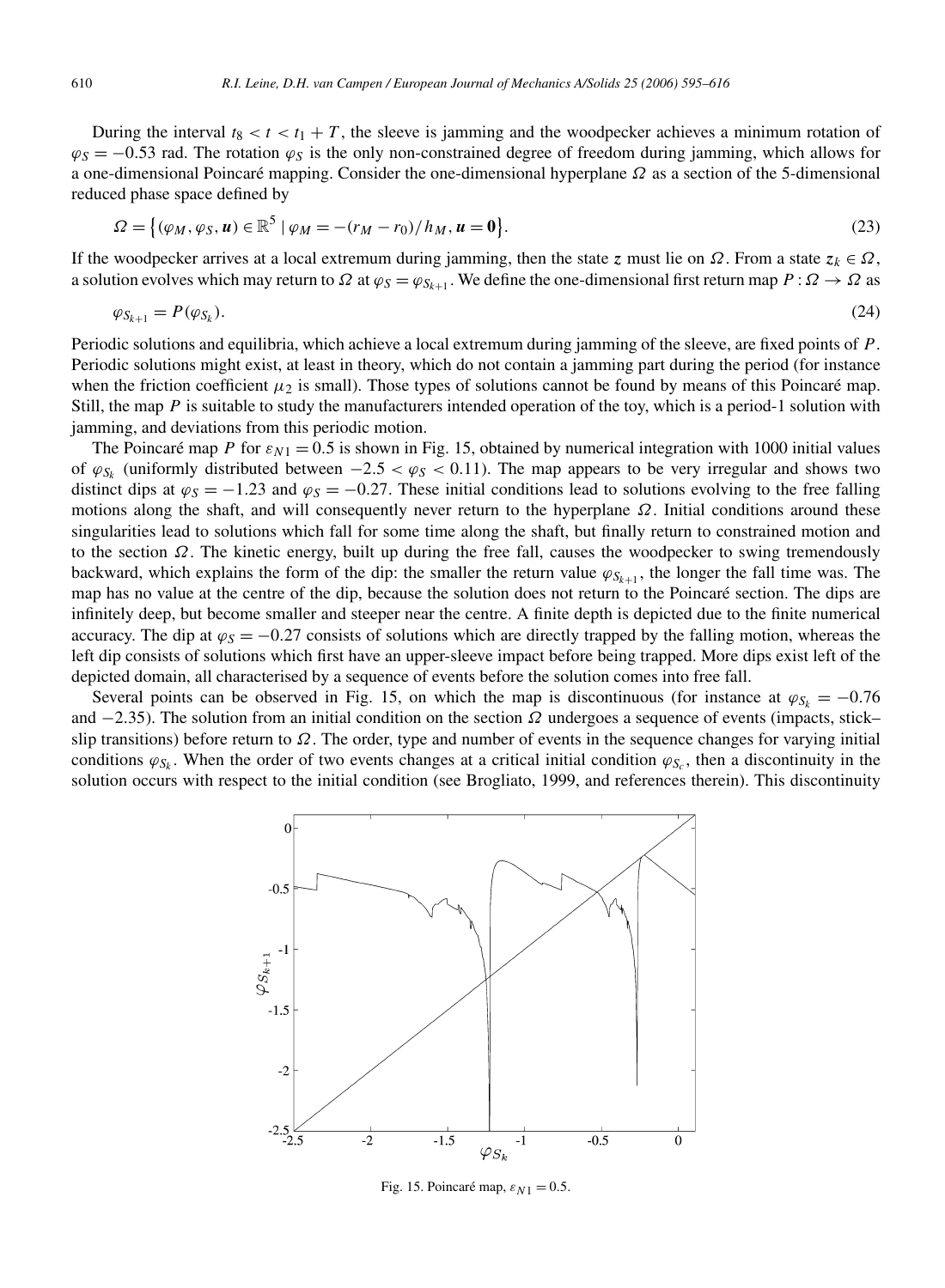with respect to initial condition causes discontinuities in the Poincaré map. At the values  $\varphi_{S_k} = -0.76$  and  $-2.35$  for instance, the order of an upper sleeve impact and a beak impact are interchanged.

The Poincaré map *P* has been calculated for 94 different values (not uniformly distributed) of the beak restitution coefficient  $\epsilon_{N1}$ . A bifurcation diagram was constructed from the set of mappings *P* by finding the crossings of the maps with the diagonal  $\varphi_{S_{k+1}} = \varphi_{S_k}$ . Each crossing is, for a locally smooth mapping, a stable or unstable periodic solution or equilibrium. The stability depends on the slope of the mapping at the crossing with the diagonal. The map *P* is discontinuous and also the jumps in the map can have crossings with the diagonal. Those discontinuous crossings are, however, not periodic solutions or equilibria.

Fig. 16 shows the period-1 solutions of the Woodpecker Toy for varying  $\varepsilon_{N1}$ . Black lines indicate stable periodic solutions and light gray unstable periodic solutions. The woodpecker can oscillate with small amplitude around the equilibrium point. These solutions are centres, due to the lack of damping between sleeve and woodpecker, and are indicated by a black band in Fig. 16 around the equilibrium at  $\varphi_S = -0.2216$ . Discontinuous crossings of the map with the diagonal are indicated by dotted lines and connect stable and unstable branches of periodic solutions. There exists a critical initial condition on the Poincaré section for which the solution after some time has two impact events which occur simultaneously (the beak impact and the upper sleeve impact). The order of the impacts changes when the initial condition is changed around this critical initial condition. This gives a discontinuity in the Poincaré map at the fixed value of the critical initial condition. The return values before and after the jump are however dependent on the restitution coefficient. The jump crosses the diagonal for some ranges of the restitution coefficient. These branches of discontinuity crossings are of course straight horizontal lines in Fig. 16 because the critical initial condition is not dependent on the restitution coefficient.

Two stretched islands,  $I_1$  and  $I_2$ , with unstable periodic solutions and discontinuous crossings can be observed in Fig. 16. They are created by the two dips in the Poincaré map (Fig. 15). It should be noted that the bifurcation diagram in Fig. 16 is not complete. Small islands and additional branches of periodic solutions/discontinuous crossings might have been lost by the finite accuracy and the finite domain of the *P* map. More islands probably exist due to additional dips left of the considered domain.



Fig. 16. Bifurcation diagram, period-1 solutions.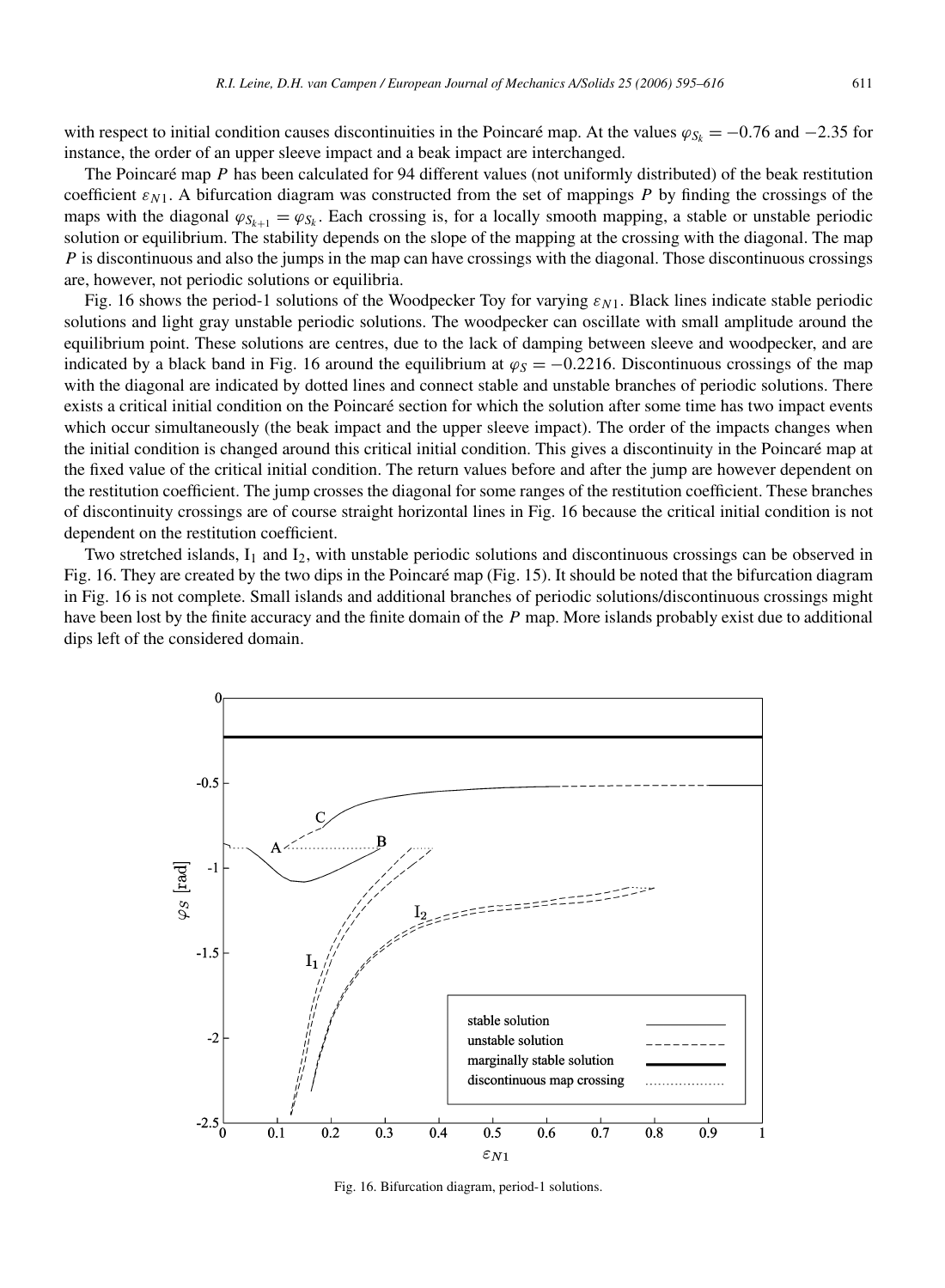From the *P* maps one can, in theory, construct higher-order maps  $P_j$ ,  $j = 2, 3, \ldots$ , by mapping *P* onto itself, but the accuracy of the maps decreases for increasing order due to the finite discretisation of  $P$ . The set of  $P_2$  maps was constructed from the set of maps *P*. Fig. 17 shows the period-2 solutions/discontinuous crossings (and also the period-1 solutions/crossings), obtained by finding the crossings of  $P_2$  with the diagonal. Many additional branches appear in Fig. 17, some branches of period-2 solutions, others being discontinuous crossings of *P*<sup>2</sup> with the diagonal. Higher-order branches (3 and higher) most surely also exist, but could not be computed accurately from *P* .

Branches of period-2 solutions appear in Fig. 17 in pairs, as can be expected. It must hold for a period-2 solution that  $\varphi_{S_{k+2}} = \varphi_{S_k}$  and  $\varphi_{S_{k+3}} = \varphi_{S_{k+1}}$ . In general it holds that  $\varphi_{S_{k+1}}$  is not equal to  $\varphi_{S_k}$  and they therefore appear as two different crossings in the *P*<sup>2</sup> map and as different branches in the bifurcation diagram. The two branches of one pair just contain the same periodic solution but shifted in time.

Very remarkable is that discontinuity crossings of *P*<sup>2</sup> do not appear in pairs, as can be seen for example at point A in Fig. 17. At point A the branch of unstable period-1 solutions turns around and becomes a branch of *P*<sup>1</sup> discontinuity crossings, after which it is folded back to a stable branch at point B. A branch of *P*<sup>2</sup> discontinuity crossings bifurcates from the period-1 branch at A and makes a connection with point C. The *P*<sup>2</sup> discontinuity branch between A and C is clearly single (not a pair). More insight into what exactly happens at the non-conventional bifurcation point A can be gained from a local analysis of the mappings  $P$  and  $P_2$ . Fig. 18 shows a zoom of  $P$  and  $P_2$  around the crossings of interest for  $\varepsilon_{N1} = 0.125$ , which is between A and C. The map P is locally discontinuous and crosses the diagonal three times, leading to a stable and unstable periodic solution and a discontinuity crossing. Studying the movement of the map for varying  $\varepsilon_{N1}$ , the map appeared to shift upward for increasing  $\varepsilon_{N1}$ . We will now study a simple piecewise linear discontinuous map, which locally approximates the numerically obtained *P* -map.

Consider the piecewise linear mapping, dependent on the constants  $a > 1$  and  $r$ ,

$$
P^{L}(x) = \begin{cases} -2+r, & x \leq 0, \\ -ax+r, & x > 0 \end{cases}
$$
\n
$$
(25)
$$



Fig. 17. Bifurcation diagram, period-1 and 2 solutions.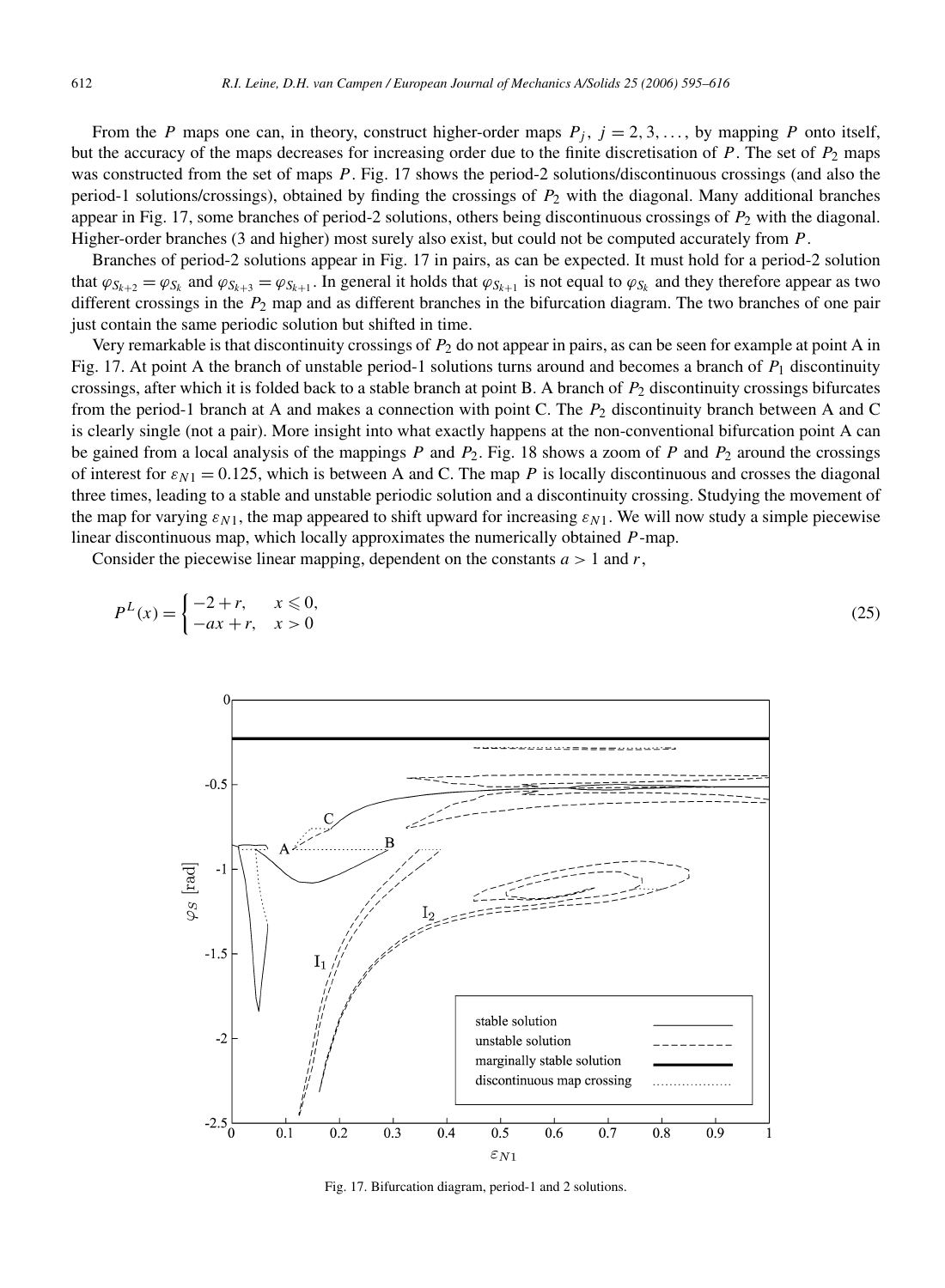

Fig. 18. Zoom of the Poincaré maps for  $\varepsilon_{N1} = 0.125$ .



Fig. 19. Analytical analysis of point A in Fig. 17.

which is depicted on the left in Fig. 19 for  $a = \frac{5}{4}$  and  $r = 1$ . The map shifts upward for increasing values of *r*. The map has two regular crossings with the diagonal

$$
x = \frac{r}{1+a} > 0, \qquad x = -2 + r < 0
$$

for  $r > 0$  and  $r < 2$  respectively. A discontinuous crossing exists at  $x = 0$  for  $0 < r < 2$ . Mapping  $P^L(x)$  onto itself gives  $P_2^L(x)$ :

$$
P_2^L(x) = \begin{cases} -2+r, & x \le 0, \\ a^2x + (1-a)r, & 0 < x < \frac{r}{a}, \\ -2+r, & x \ge \frac{r}{a} \end{cases}
$$
 (26)

and is depicted in the middle picture of Fig. 19. The  $P_2^L(x)$  map is again piecewise linear in *x* and has two discontinuities at  $x = 0$  and  $x = \frac{r}{a}$ . The same regular crossings of  $P^L$  appear of course in  $P_2^L$ . Additionally,  $P_2^L(x)$  has a *single* discontinuous crossing with the diagonal at  $x = \frac{r}{a}$  but does not contain a discontinuous crossing at  $x = 0$ , like  $P^L$ . Note that  $P^L$  and  $P_2^L$  look indeed similar to  $P$  and  $P_2$  in Fig. 18. Varying  $r$  gives the bifurcation diagram depicted in the right of Fig. 19, which is similar to what can be observed in Fig. 17 around point A. Point B is also retrieved from the piecewise linear analysis. The local analysis by the piecewise linear map only predicts the behaviour in a small neighbourhood of point A. The bifurcation at point C is due to other changes in the map *P* and can therefore not be observed in Fig. 19.

Note that regular crossings of  $P^L$  are also regular crossings of  $P_2^L$ , because they correspond to the periodic solutions and equilibria of the system. Discontinuous crossings of  $P^{\bar{L}}$  are in general *not* necessarily discontinuous crossings of  $P_2^L$ . Branches of higher-order discontinuous crossings of  $P_j^L$ ,  $j > 2$ , also start at point A. It can there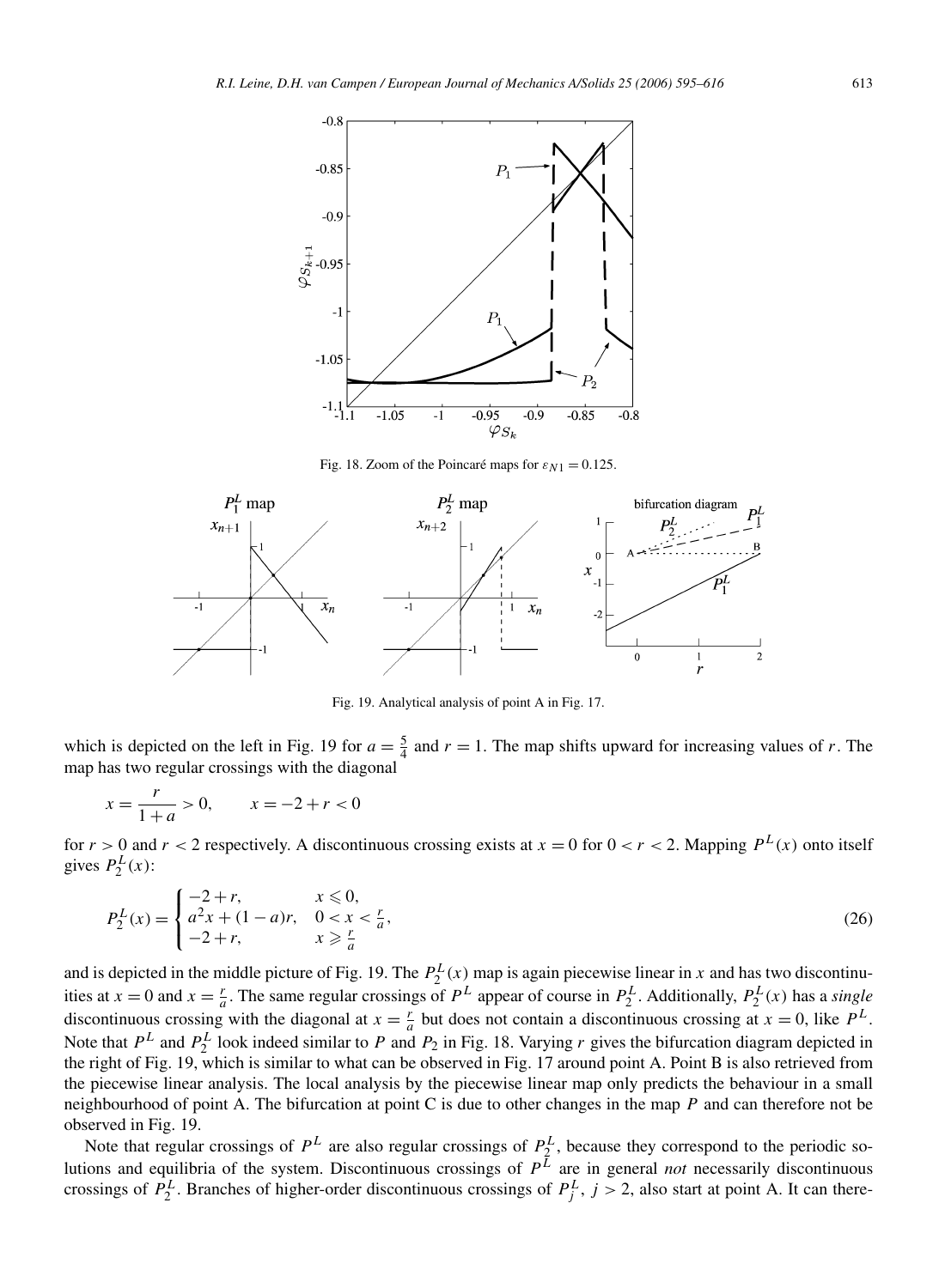fore be expected that these branches can also be found for the Woodpecker Toy if the higher-order maps would be calculated accurately.

Bifurcation point A shows behaviour similar to a fold bifurcation, at which a branch is folded around, albeit that the branch changes to a branch of discontinuous crossings after folding. Apart from the folding action, also a branch with *P*<sup>2</sup> discontinuous crossings bifurcate from the period-1 branch at point A. In some sense, this behaviour is similar to a flip or period-doubling bifurcation, at which a period-doubled solution bifurcates form the period-1 branch. The bifurcation point A therefore shows both folding and a kind of flip action. This is not in conformity with the bifurcation theory for smooth systems, which predicts that bifurcations are either fold or flip bifurcations (or of other type). Bifurcation point A is therefore a non-conventional bifurcation point. A similar bifurcation point, showing both fold and flip action, has been found for the system of Filippov-type in Section 3 and is related to the tent map. Note that the *P* map shows indeed a peak, similar to the tent map, although one flange is vertical.

The nonlinear dynamics of the Woodpecker Toy has been studied in this section. The analysis is not complete, because many other parameters can be varied. The chaotic attractors are also not considered. Still, the variation of  $\varepsilon_{N1}$  gives more insight in the complex dynamical phenomena present in the system. A one-dimensional mapping has been found for the Woodpecker Toy. This mapping turns out to be very valuable for the construction of bifurcation diagrams, because it detects not only the periodic solutions but also the discontinuity crossings. Branches of discontinuity crossings appear to connect branches of periodic solutions and are therefore a new kind of objects in the bifurcation diagram, different from attractors. Furthermore, the one-dimensional mapping can be used to gain a better understanding of non-conventional bifurcation points.

## **5. Conclusions**

A number of non-smooth dynamical systems of different kind have been studied in the previous sections revealing a variety of bifurcation phenomena that are not encountered in smooth systems. The considered systems are almost always mechanical, but similar bifurcation phenomena occur in for instance non-smooth electrical networks or nonsmooth economical models. The term 'discontinuous bifurcation' is launched to denote bifurcations that are typical for non-smooth systems.

The bifurcations of equilibria in two planar non-smooth continuous systems have been analysed in Section 2 by using a generalised Jacobian matrix. System (2) shows a discontinuous bifurcation of an equilibrium point at which periodic solutions are created. The complex conjugated eigenvalues of the generalised Jacobian at the bifurcation point form a path through the imaginary axis. Without any problem, we can name this a discontinuous Hopf bifurcation point, due to its resemblance with the classical Hopf bifurcation. The second system (8) also reveals a discontinuous bifurcation, but the path of the generalised eigenvalues crosses the imaginary axis twice: as a complex conjugated pair and one real eigenvalue through the origin. This multiple crossing bifurcation shows a folding action of an equilibrium branch, but the bifurcation phenomenon is far more complex than an classical turning point bifurcation as is also illustrated by the study of a smooth approximation system (14). The latter example demonstrates very well the problem of terminology and classification of discontinuous bifurcations in the class of non-smooth continuous systems. This classification problem of bifurcations becomes even worse when studying classes of systems with discontinuous vector fields or states.

An example of a non-autonomous Filippov system, belonging to the class of differential inclusions, has been studied in Section 3. This system shows a number of remarkable discontinuous bifurcations of periodic solutions. The set-valuedness of the right-hand side can cause the generalised monodromy matrix of a periodic solution to become set-valued. The Floquet multipliers, being the eigenvalues of the (generalised) monodromy matrix, therefore jump or can be considered to be set-valued. The Poincaré maps of Filippov systems are non-smooth but continuous. Their periodic solutions are fixed points of these non-smooth continuous maps and therefore show similar bifurcations as equilibria in non-smooth continuous systems. Of special interest is bifurcation point B, being a multiple crossing bifurcation of a periodic solution for which the path of the generalised Floquet multipliers crosses +1 and −1. This bifurcation point shows the behaviour of a fold bifurcation and a period doubling bifurcation, but is more complex because infinitely many period-doubled branches are created at the bifurcation point. This bifurcation point has therefore a clear relation to the tent map.

Lastly, the dynamics of the Woodpecker Toy has been analysed by using a one-dimensional Poincaré map method. The Woodpecker Toy is a mechanical example of a system with state discontinuities and can be described by measure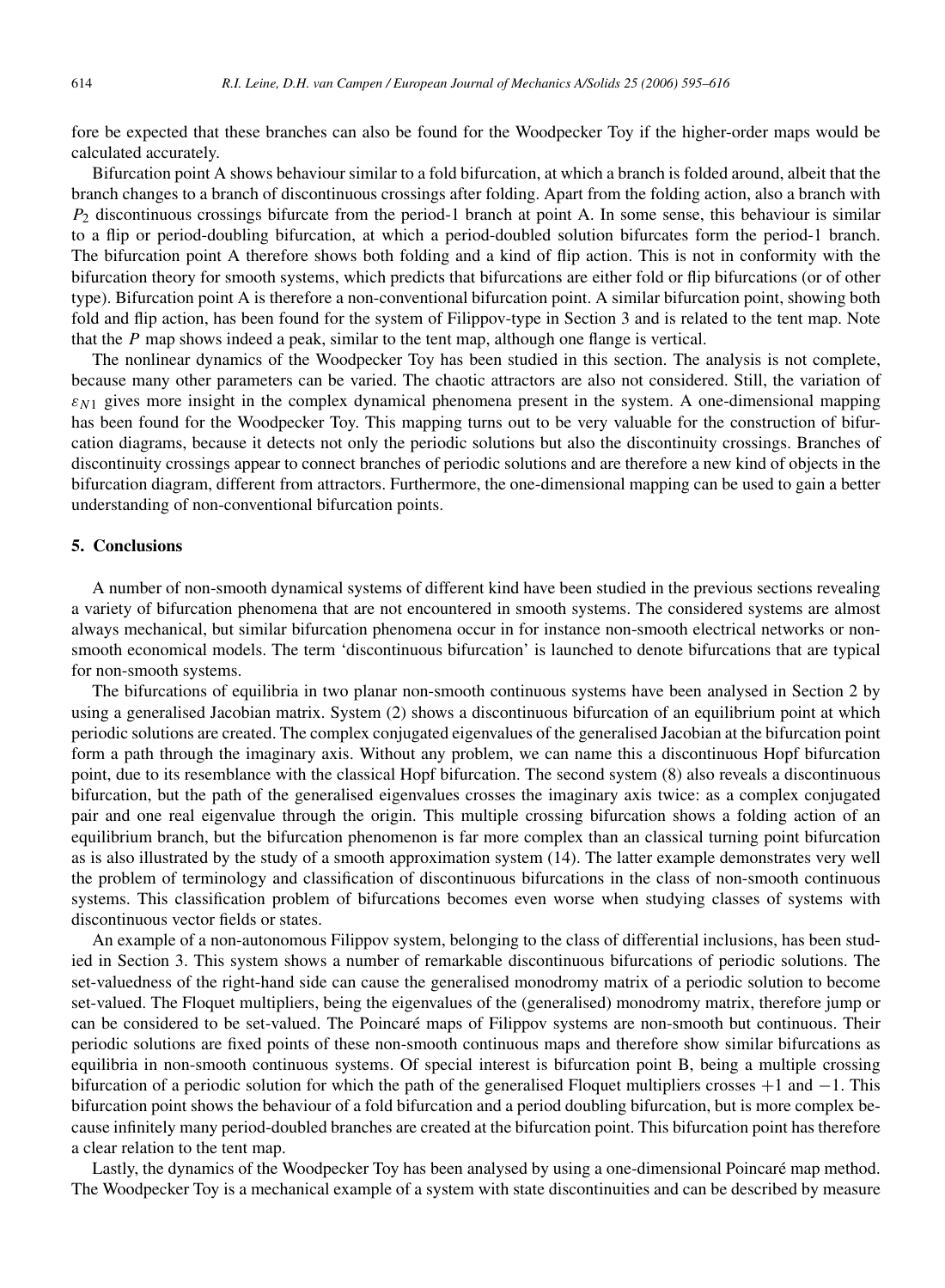differential inclusions. The unilaterality of the contacts in the system allows for the construction of a one-dimensional map which describes the complete dynamics of the system. Simultaneous impacts in the system lead to a discontinuity of the time-evolution with respect to the initial condition and therefore to discontinuities in the one-dimensional map. The dynamics is greatly influenced by these discontinuities which cause discontinuous bifurcations. The behaviour of bifurcation point A has been analysed in detail by studying analytically a locally similar one-dimensional map. Branches of discontinuity crossings appear to connect branches of periodic solutions (or fixed points) in the bifurcation diagram at discontinuous bifurcation points.

We conclude from the considered examples that a number of analysis tools are available for non-smooth systems, but that we are still far from a complete classification of discontinuous bifurcations. Bifurcations of equilibrium points and sets (Van de Wouw and Leine, 2004), as well as bifurcations of periodic solutions, are closely related to the gain or loss of stability under variation of a system parameter. A clear definition of stability, together with theorems to prove stability (e.g. Lyapunov-type theorems), is quintessential for an in-depth understanding of bifurcations in non-smooth dynamical systems and will be a major topic of further research.

#### **References**

Begley, C.J., Virgin, L.N., 1998. Impact response under the influence of friction. Journal of Sound and Vibration 211 (5), 801–818.

Blazejczyk-Okolewska, B., Kapitaniak, T., 1996. Dynamics of impact oscillator with dry friction. Chaos, Solitons & Fractals 7 (9), 1455–1459. Brogliato, B., 1999. Nonsmooth Mechanics, second ed.. Springer, London.

- Casini, P., Vestroni, F., 2004. Nonstandard bifurcations in oscillators with multiple discontinuity boundaries. International Journal of Nonlinear Dynamics and Chaos in Engineering Systems 35 (1), 41–599.
- Clarke, F.H., Ledyaev, Y.S., Stern, R.J., Wolenski, P.R., 1998. Nonsmooth Analysis and Control Theory. Graduate Texts in Mathematics, vol. 178. Springer, New York.

Dankowicz, H., Nordmark, A.B., 2000. On the origin and bifurcations of stick–slip oscillations. Physica D 136 (3–4), 280–302.

- di Bernardo, M., Feigin, M.I., Hogan, S.J., Homer, M.E., 1999. Local analysis of C-bifurcations in *n*-dimensional piecewise-smooth dynamical systems. Chaos, Solitons & Fractals 10 (11), 1881–1908.
- di Bernardo, M., Garafalo, F., Ianelli, L., Vasca, F., 2002. Bifurcations in piece-wise smooth feedback systems. International Journal of Control 75 (16), 1243–1259.
- Elmer, F.-J., 1997. Nonlinear dynamics of dry friction. Journal of Physica A: Mathematical and General 30 (17), 6057–6063.
- Feigin, M.I., 1978. On the structure of C-bifurcation boundaries of piecewise-continuous systems. PMM 42 (5), 820–829.
- Feigin, M.I., 1995. The increasingly complex structure of the bifurcation tree of a piecewise-smooth system. Journal of Applied Mathematics and Mechanics 59 (6), 853–863.
- Filippov, A.F., 1988. Differential Equations with Discontinuous Right-Hand Sides. Kluwer Academic, Dordrecht.
- Foale, S., Bishop, R., 1994. Bifurcations in impacting oscillations. International Journal of Nonlinear Dynamics and Chaos in Engineering Systems 6, 285–299.
- Galvanetto, U., Knudsen, C., 1997. Event maps in a stick–slip system. International Journal of Nonlinear Dynamics and Chaos in Engineering Systems 13 (2), 99–115.
- Glendinning, P., 1994. Stability, Instability and Chaos: An Introduction to the Theory of Nonlinear Differential Equations. Cambridge University Press, Cambridge.
- Glocker, Ch., 1995. Dynamik von Starrkörpersystemen mit Reibung und Stößen, Fortschritt-Berichte VDI, vol. 18, no. 182. VDI Verlag, Düsseldorf.
- Glocker, Ch., 2001. Set-Valued Force Laws, Dynamics of Non-Smooth Systems. Lecture Notes in Applied Mechanics, vol. 1. Springer-Verlag, Berlin.
- Glocker, Ch., Studer, C., 2005. Formulation and preparation for numerical evaluation of linear complementarity systems in dynamics. Multibody System Dynamics 13, 447–463.
- Hinrichs, N., Oestreich, M., Popp, K., 1998. On the modelling of friction oscillators. Journal of Sound and Vibration 216 (3), 435–459.
- Ivanov, A.P., 1996. Bifurcations in impact systems. Chaos, Solitons & Fractals 7 (10), 1615–1634.
- Kunze, M., Küpper, T., 1997. Qualitative bifurcation analysis of a non-smooth friction oscillator model. Zeitschrift für angewandte Mathematik und Physik 48 (1), 87–101.
- Leine, R.I. 2000. Bifurcations in discontinuous mechanical systems of Filippov-type, Ph.D. thesis, Eindhoven University of Technology, The Netherlands.
- Leine, R.I., Nijmeijer, H., 2004. Dynamics and Bifurcations of Non-Smooth Mechanical Systems. Lecture Notes in Applied and Computational Mechanics, vol. 18. Springer-Verlag, Berlin.
- Leine, R.I., Van Campen, D.H., 2002. Discontinuous fold bifurcations in mechanical systems. Archive of Applied Mechanics 72, 138–146.
- Leine, R.I., Van Campen, D.H., Van de Vrande, B.L., 2000. Bifurcations in nonlinear discontinuous systems. International Journal of Nonlinear Dynamics and Chaos in Engineering Systems 23 (2), 105–164.
- Leine, R.I., Van Campen, D.H., Keultjes, W.J.G., 2002. Stick–slip whirl interaction in drillstring dynamics. ASME Journal of Vibration and Acoustics 124 (2), 209–220.
- Leine, R.I., Glocker, Ch., Van Campen, D.H., 2003. Nonlinear dynamics and modeling of various wooden toys with impact and friction. Journal of Vibration and Control 9 (1), 25–78.